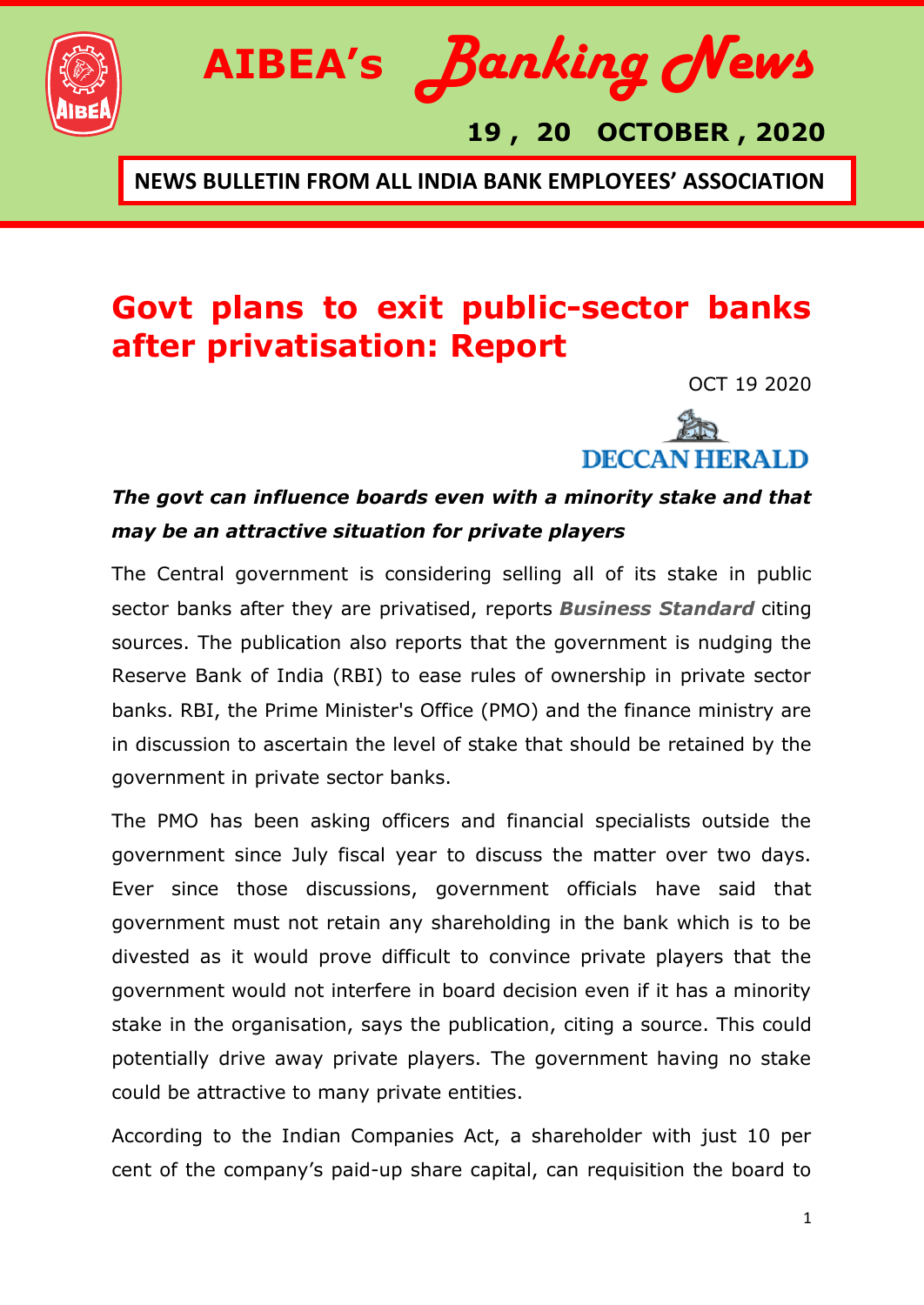organise an extraordinary general meeting. There may be other methods in which the govt can assert its presence and this potential stunt the growth of the institution.

The government has planned to sell its stake in four of the 12 public sector banks. These include Bank of Maharashtra, Punjab and Sind Bank, and Indian Overseas Bank. According to the website's source, some of the larger banks with which some smaller ones have merged are not taken into account.

This move means that the government will have gain the confidence of the capital market that its exit will not threaten the security enjoyed by depositors by ensuring that the company adheres to strict corporate governance standards.

The Centre however, will not divest its banks this financial year.

## **Canara Bank: Rs. 47,310 Crore Write Off in 8 Years; Just 19% Recovery, Latest PSB Loot**

Yogesh [Sapkale](https://www.moneylife.in/author/yogesh-sapkale.html) | 19 October 2020



Canara Bank is the latest to join other big public sector banks (PSBs) that have written off bad loans worth thousands of crores of rupees and recovered paltry amounts from big defaulters.

Like other PSBs, Canara Bank also refused to share this information as well as names of defaulters under the Right to Information (RTI) Act and instead asked the applicant to check its annual reports.

Data shared by Pune-based RTI activist Vivek Velankar shows that during the past eight-year period from FY12-13 to FY19-20, Canara Bank wrote off a total of Rs47,310 crore while recovering just 19% or Rs8,901 crore from defaulters.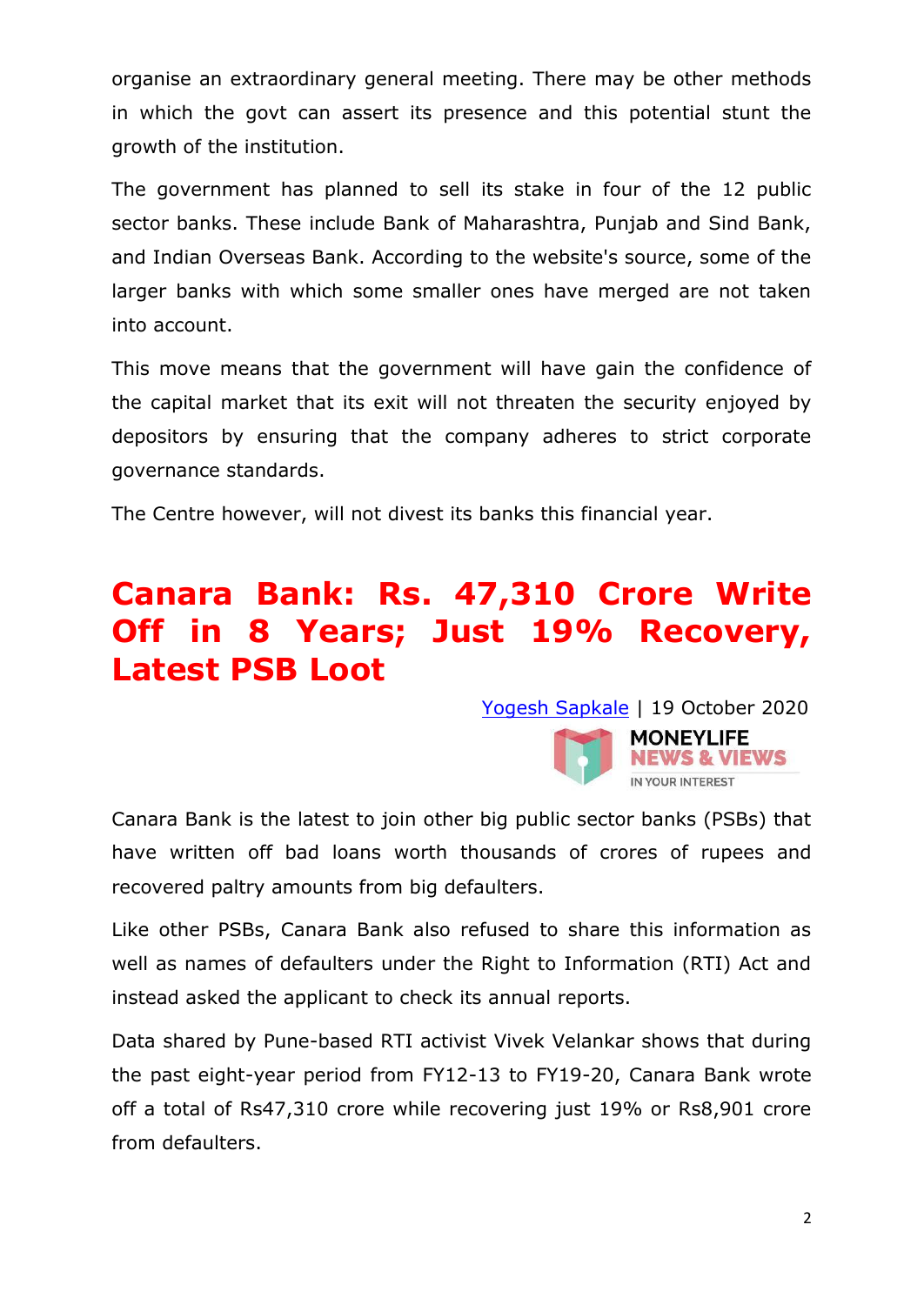|                    |       |                                     | *All figures in Crores |  |
|--------------------|-------|-------------------------------------|------------------------|--|
| Year               |       | <b>Tech Writeoff Other Writeoff</b> | Recovery               |  |
|                    |       |                                     |                        |  |
| 2019-20            | 7653  | 1749                                | 2000                   |  |
| 2018-19            | 14015 | 2049                                | 1835                   |  |
| 2017-18            | 7523  | 760                                 | 1534                   |  |
| 2016-17            | 5130  | 441                                 | 689                    |  |
| 2015-16            | 2911  | 475                                 | 398                    |  |
| 2014-15            | 1119  | 360                                 | 1081                   |  |
| 2013-14            | 1010  | 580                                 | 1022                   |  |
| 2012-13            | 1321  | 214                                 | 342                    |  |
| <b>Total</b>       | 40682 | 6628                                | 8901                   |  |
| <b>Grand Total</b> | 47310 |                                     | 8901                   |  |

#### **Canara Bank Figures as per Annual Reports**

As happened with other PSBs that we have reported so far, Canara Bank too used vague reasons (privacy) for not sharing information like names of big defaulters with a bad loan of Rs.100 crore and above. In the reply to the RTI, the bank says, "Information sought is the personal information of the concerned and if disclosed would invade the privacy of those concerned and its disclosure does not have any relationship with public interest or activity and is exempted under section 8(1)(j) of the RTI Act."

An aggrieved Mr Velankar, who is also president of the Sajag Nagrik Manch, asks, "When a common borrower defaults, the same banks publish his name and all details through advertisements in newspapers. Then why do they want to keep names of big defaulters hidden under the privacy cause? Why doesn't the 'privacy' clause apply while publicising names of common borrowers?"

In several judgements, the Central Information Commission (CIC) had ruled that to qualify for the exemption under section  $8(1)(i)$  of the RTI Act, the information must satisfy certain criteria, such as personal information and public interest.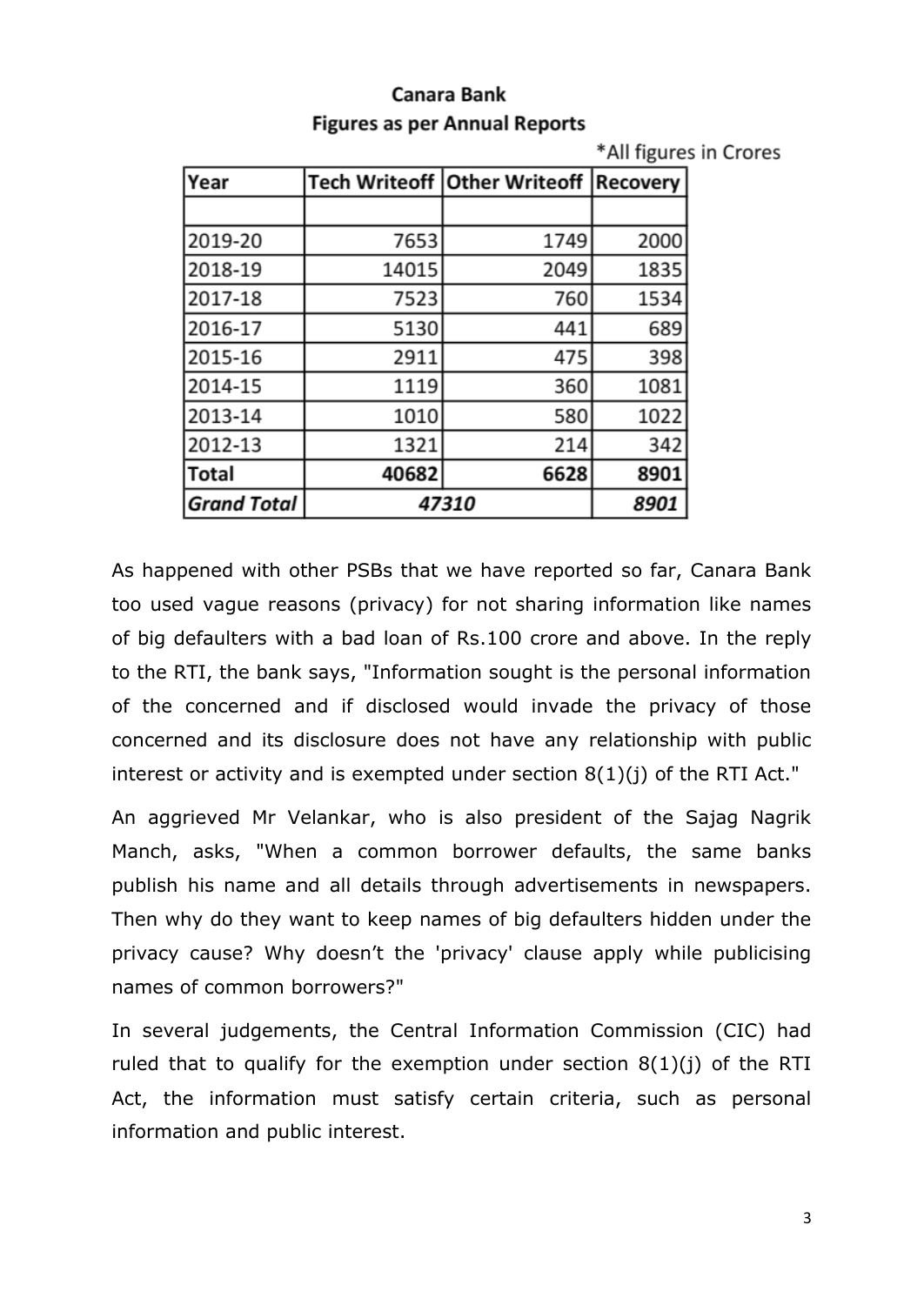Ordinarily, the adjective 'personal' is attributed to that which applies to an individual and not to an institution or a corporate. Therefore, it flows that 'personal' cannot be related to institutions, organisations or corporates, especially publicly listed entities with a large shareholding of retail investors.

Hence Section 8(1)(j) of the RTI Act cannot be applied when the information concerns institutions, organisations or corporates.

Former central information commissioner Shailesh Gandhi had observed in a judgement, "...disclosure of information, which is routinely collected by the public authority and provided by the public servants, cannot be construed as an invasion of the privacy of an individual and must be provided to an applicant under the RTI Act."

In the case of Canara Bank, the information on loan write offs, recovery and all other details like names of borrowers are collected and then reported to the Reserve Bank of India (RBI) as statutory obligation. In the circumstances, Canara Bank has no right to withhold this information under any sections of RTI Act. Yet, the bank has refused to share names of big defaulters with Mr Velankar.

Technically speaking, when debts are written off, they are removed as assets from the balance sheet because the bank does not expect to recover payment. This practice is frowned upon by experts but is routinely done by banks as part of their tax management clean-up process.

In contrast, when a bad debt is written down, some of the bad debt value remains as an asset because the bank expects to recover it. However, as State Bank of India (SBI), Bank of Baroda (BoB), Bank of Maharashtra (BoM), Union Bank of India (UBI), IDBI Bank, Punjab National Bank (PNB) and Indian Overseas Bank (IOB) have shown, most of the times, there is no recovery or negligible recovery for the amounts written off.

As in the cases of the State Bank of India (SBI), Bank of [Baroda](https://www.moneylife.in/article/sbi-writes-off-rs123-lakh-crore-of-bad-debt-recovers-paltry-rs8969-crore-in-8-years/60905.html) (BoB), Bank of [Maharashtra](https://www.moneylife.in/article/sbi-writes-off-rs123-lakh-crore-of-bad-debt-recovers-paltry-rs8969-crore-in-8-years/60905.html) (BoM), Union Bank of India (UBI), [IDBI](https://www.moneylife.in/article/idbi-bank-wrote-off-rs45693-crore-bad-loans-and-recovered-just-8-percentage-in-7-years/61434.html) [Bank](https://www.moneylife.in/article/idbi-bank-wrote-off-rs45693-crore-bad-loans-and-recovered-just-8-percentage-in-7-years/61434.html) , [PNB](https://www.moneylife.in/article/punjab-national-bank-wrote-off-rs31966-crore-in-past-4-years-recovered-only-22-percentage-from-big-defaulters/61617.html) and [IOB](https://www.moneylife.in/article/indian-overseas-bank-another-psb-to-write-off-rs41392-crore-in-8-years-recovers-just-17-percentage/61735.html) that have been reported by *Moneylife*, this is one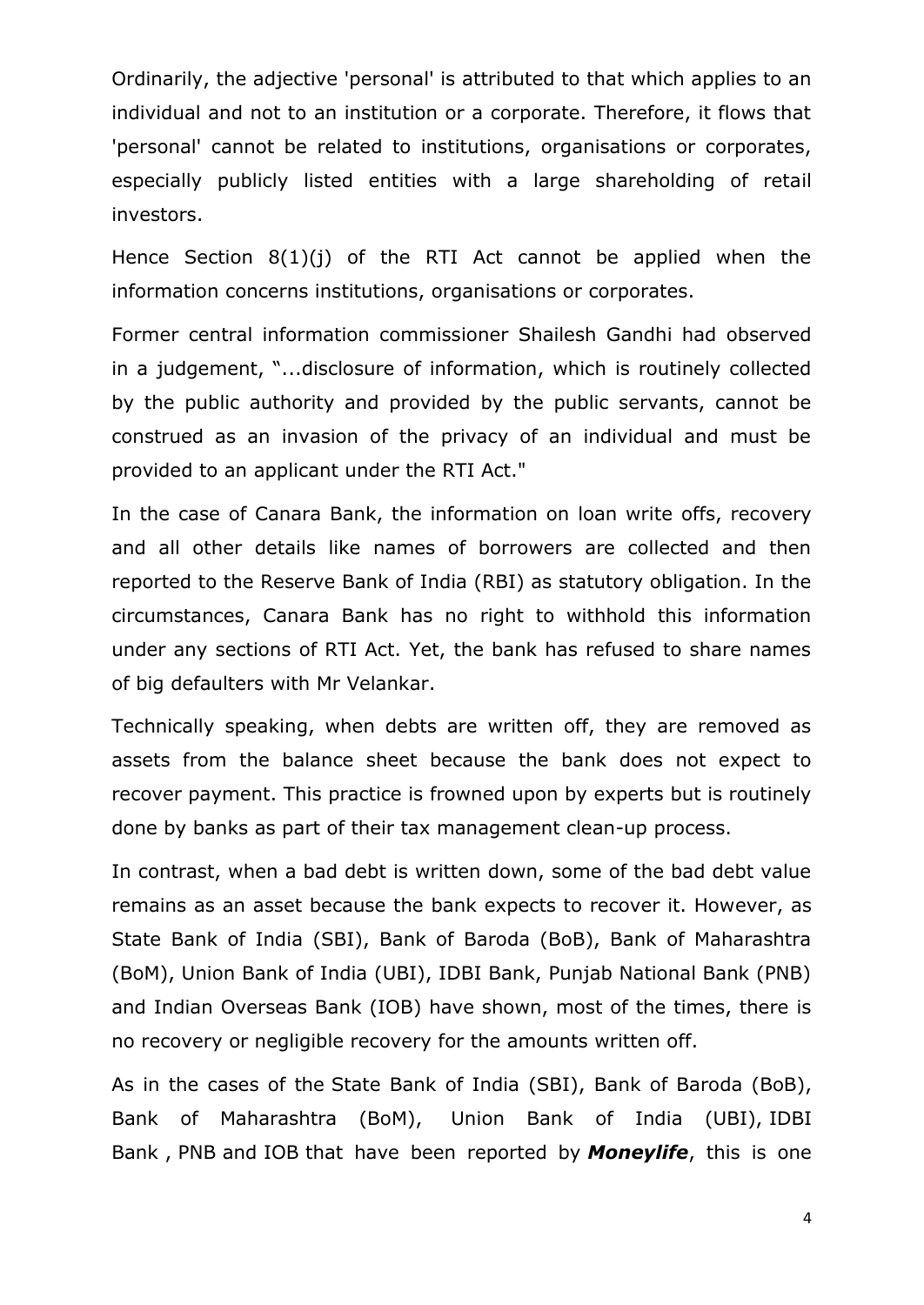more example of massive 'technical' write-off with minuscule recoveries, leading to frequent recapitalisation of banks with the taxpayers' money.

Such write-offs also debunk the aggressive posturing by the government and policy-makers about their so-called recovery efforts.

As reported by *Moneylife,* Indian [Overseas](https://www.moneylife.in/article/indian-overseas-bank-another-psb-to-write-off-rs41392-crore-in-8-years-recovers-just-17-percentage/61735.html) Bank wrote off a massive Rs41,392 crore as technical write-offs in the past eight-year period from FY12-13 to FY19-20. As against these write-offs, the recovery was just 17% or Rs7,253 crore.

PNB wrote off a massive [Rs44,565.59](https://www.moneylife.in/article/punjab-national-bank-wrote-off-rs31966-crore-in-past-4-years-recovered-only-22-percentage-from-big-defaulters/61617.html) crore as technical write-offs in a [four-year](https://www.moneylife.in/article/punjab-national-bank-wrote-off-rs31966-crore-in-past-4-years-recovered-only-22-percentage-from-big-defaulters/61617.html) period from FY16-17 to FY19-20 . As against these write-offs, the recovery was just Rs12,027.97 crore. If one were to look at large loans of Rs100 crore and above, the technical write-off in this segment alone is Rs31,966 crore, while the recovery from big defaulters is only 22% at Rs7027.94 crore.

Similarly, IDBI Bank, which became a private sector lender a few months ago, wrote off total bad loans worth Rs45,693 crore but could recover just 8% of it after spending more than Rs29 crore during the past seven years. Union Bank of India too wrote off bad debt worth Rs26,072.81 crore between FY11-12 and FY19-20 (this information pertains only to loans of over Rs100 crore).

Bank of Maharashtra has written off bad loans of over Rs7,402 crore in the past, while recovering a paltry 4% in over eight years through recovery efforts. The lender wrote off bad debts worth Rs7,402 crore during four out of the past eight years, while recovering just Rs253.55 crore.

From 2012 to 2020, BoB had technically written off 97 accounts with bad debts of Rs100 crore and more. These add up to Rs21,476.89 crore over eight years, while recovery in that same period is just 4.91% or Rs1,056.53 crore.

Similarly, from FY12-13 to FY19-20, SBI, the country's largest lender, wrote off bad loans worth Rs1.23 lakh crore of bad debt but recovered a paltry Rs8,969 crore.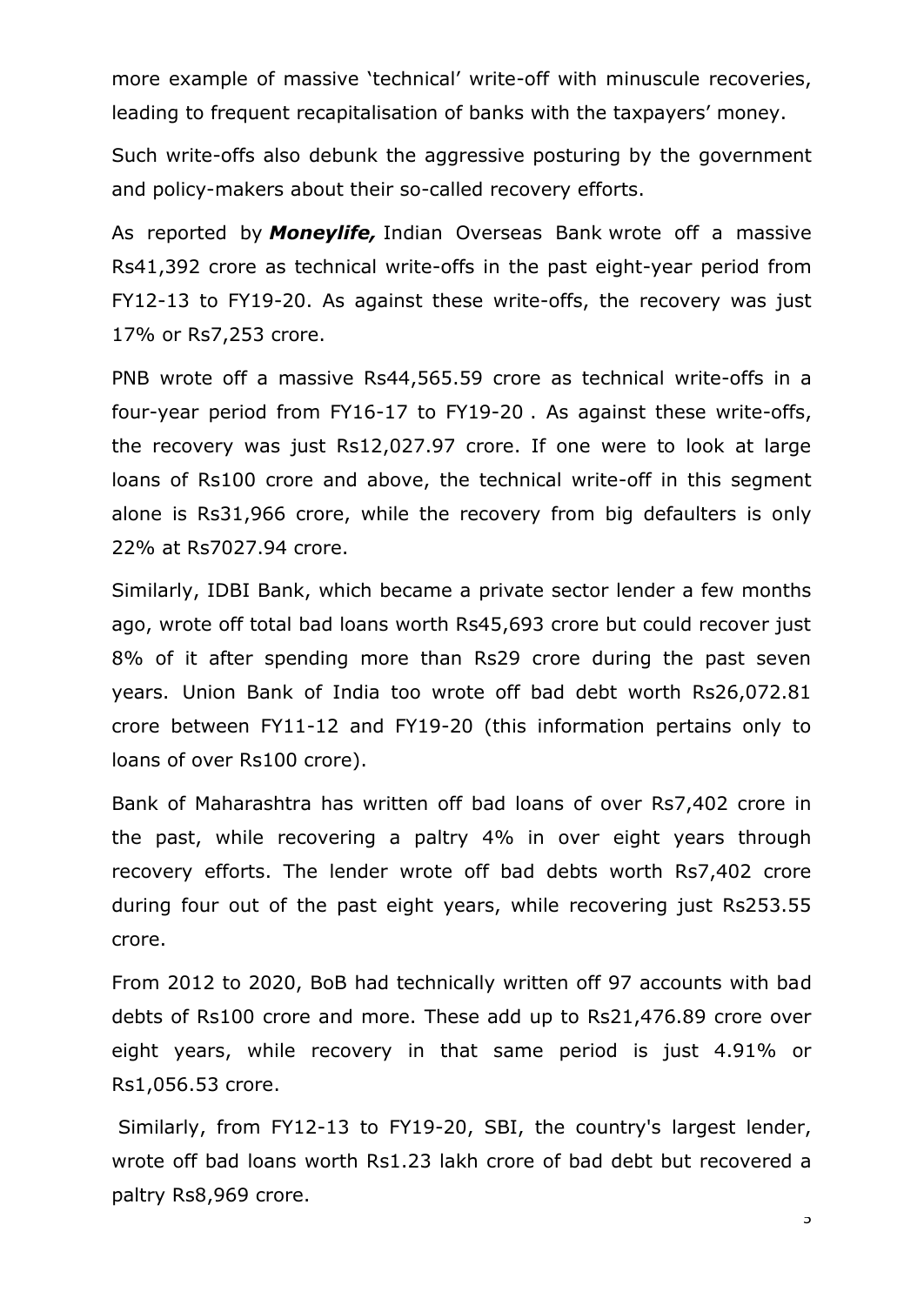# **Agricultural reform: What to make of the new farm Bills**

#### [Nirvikar Singh](https://www.financialexpress.com/author/nirvikar-singh/) | October 20, 2020 THE FINANCIAL EXPRESS

*Farmers are being asked to accept possibly significant new income risks, without any alternative risk management policies, in exchange for an untested promise of higher, but likely riskier, incomes*

### *It may also be reasonable to argue that agricultural marketing and trade reforms can only have second-order impacts on agricultural incomes*

India is facing massive twin crises in health and the economy. As in the past, the economic crisis has spurred the introduction of politically difficult reforms, this time in agriculture. Agriculture in India remains an important source of livelihoods, and farmers' constituencies are politically significant. Constitutionally, agriculture is a state subject, which also makes coordinated national reforms more difficult. At the same time, various national policies designed to provide food security have played an important role in how agriculture is conducted in India.

The national government has introduced a set of agricultural reforms, in three separate bills, which were very quickly enacted as laws. The political rhetoric of the reforms has emphasised the goal of increasing farmers' incomes. The means to this end that is supposed to be embedded in the new laws are various kinds of deregulation that will increase competition for agricultural output, thereby increasing farmers' incomes. To the extent that the changes do not simply redistribute value across different parts of the supply chain (for example, benefiting farmers at the expense of middlemen), they must represent genuine efficiency increases such as reductions in transaction costs. Although, much of the attention has been on the trading of agricultural products, an even more important source of potential efficiencies is in production. The new laws contain some direct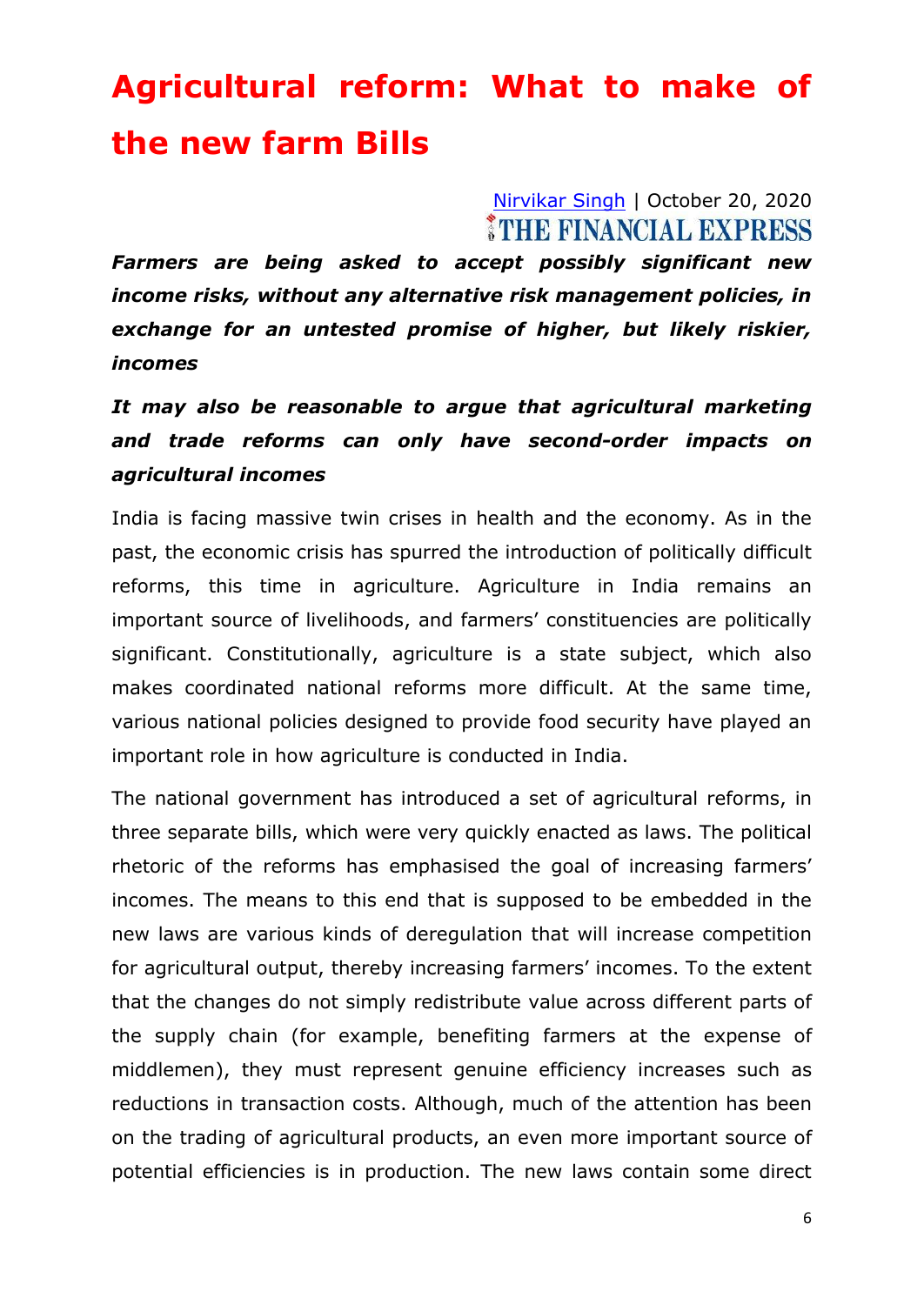changes for the regulation of the production, and of course, changes in the regulation of agricultural marketing will also have implications for production.

The issues involved in the agricultural reforms are very complex (more so than a simple liberalisation), and much detailed analysis has already been produced. Here I will provide a more high-level take on where matters stand. First, there is the concern that the national government has acted without the cooperation of the states, and without a good understanding of the different situations of various states with respect to their existing policies towards agricultural production and marketing. There may have been a political case for acting quickly, and perhaps even for bypassing the states, but it seems fair to say that some of those gains will be illusory, as state governments and various farmer groups push back on some of the reforms, possibly delaying or even blocking implementation.

Second, the detailed comments on the three new laws by a range of analysts indicate some inconsistencies and ambiguities, which will also create challenges for implementation. What will happen to national food procurement, which is a central aspect of farming in Haryana and Punjab, or how contract farming will change, are two areas of note. But, there seem to be many other details at the heart of the potential reorganisation of trading of agricultural products that seem to have not been thought through. For example, issues of market power, interlinking of credit and intermediary services, and reorganisation of interstate trade do not seem to have been addressed very clearly.

Ambiguity and inconsistencies only heighten uncertainty with respect to the reforms. If this uncertainty is combined with another missing piece, namely, a clear analysis of how farmers' income risks will be managed in a post-reform world, then the chances of acceptance and implementation go down dramatically. In other words, farmers are being asked to accept possibly significant new income risks, without any alternative risk management policies, in exchange for an untested promise of higher, but likely riskier, incomes. Existing regulations, however, poorly designed, are familiar and have relatively predictable consequences. There are also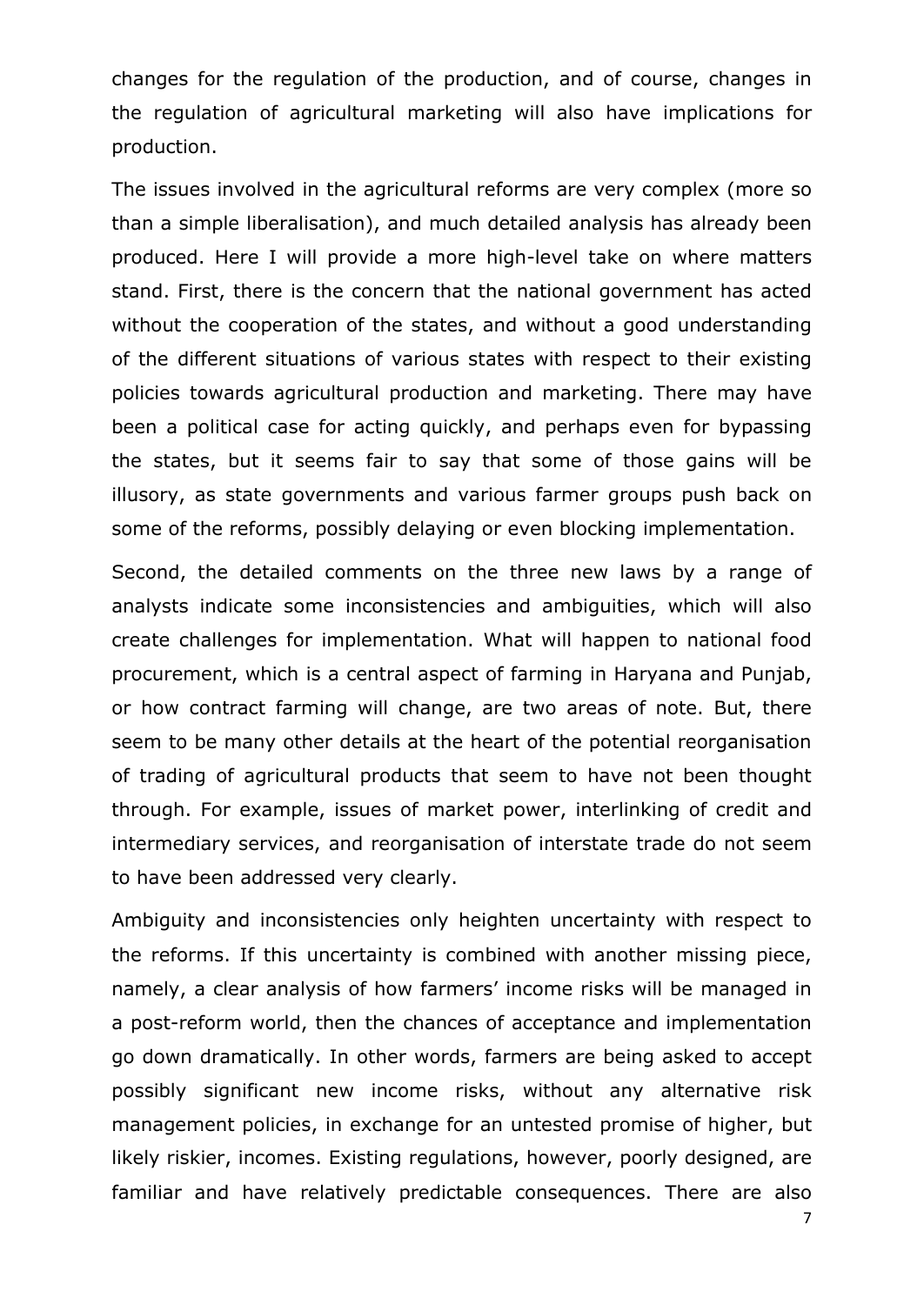networks of relationships and institutional roles that has grown around existing laws, including the functions of intermediaries and state government agencies, and these may be destabilised. The new laws and the process of their introduction can only create anxiety. Indeed, the new laws could and should have been designed to address issues of risk and of institutional design in a manner that would reassure farmers.

It may also be reasonable to argue that agricultural marketing and trade reforms can only have second-order impacts on agricultural incomes. The new laws do contain new provisions with respect to commercial farming and the role of corporate entities, but the real issues lie in parts of agriculture that are more marginal. In that respect, the national government seems to have difficulty thinking clearly about how to improve the functioning of small producers, whether in industry, services or agriculture. For example, reform of agricultural marketing and trade could have been combined with strong new policies to improve credit access for small farmers, revitalise moribund agricultural extension services, targeted subsidies for adoption of technologies to improve the efficiency of water use or of access to water, crop insurance for small farmers, and so on. None of these require large sums of new money and would have provided reassurance and hope.

This preliminary assessment of the agricultural reform legislation reminds us of general themes. Indian economic policymaking in recent years seems to have shrunk in ways that hinder progress. For a large, heterogeneous country, the number of people and range of inputs in shaping laws and policies seems to be inefficiently low or narrow. Good design of laws and policies has a very high rate of return. India's national government has won all its political battles and needs to focus on the struggling economy. The first steps in agricultural reform illustrate the strengths and the weaknesses of how the national government has been going about this task.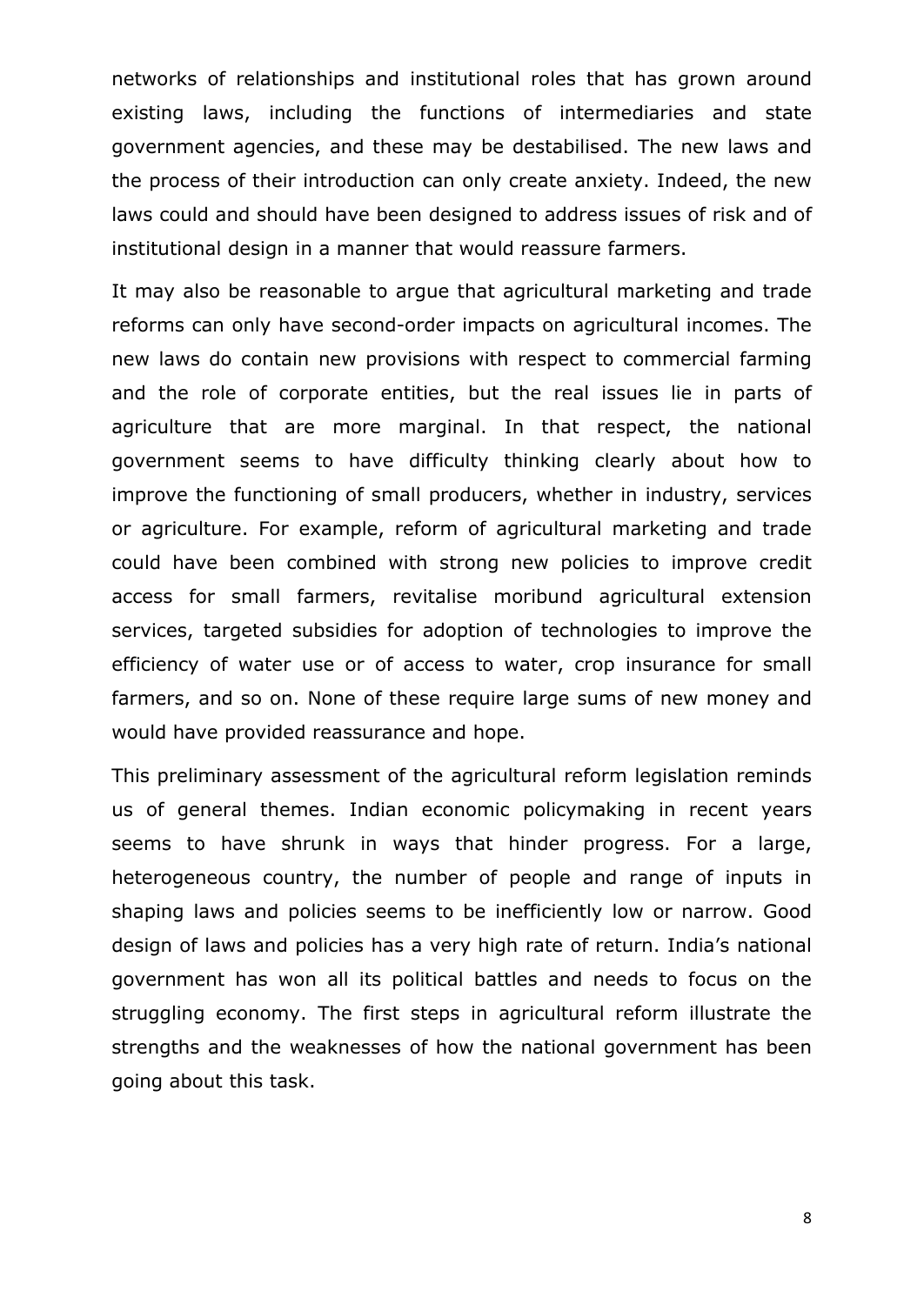# **Crores of Indians locked out of ration card system that provides cheap food; starvation deaths haunt poor**

[Bloomberg](https://www.financialexpress.com/author/bloomberg/) | October 20, 2020 *ITHE FINANCIAL EXPRESS* 

*India spends more than 1 trillion rupees on the ration card program but there are still tens of millions getting locked out of the assistance*

*Bureaucratic difficulties were cited by the government's think tank Niti Aayog as the single most-important reason blocking access to the food program*

Nafisa watched her baby's life drain away. She and her husband struggled to make even 1 rupee (1 cent) a day from their tailoring business after India went into a Covid-19 lockdown in March. They often have nothing to eat. Nafisa was breastfeeding little Aaris, and with hardly any food for herself, she simply couldn't produce enough milk. He grew weak, and his skin yellowed with jaundice. Hungry and in pain, he sobbed and howled. He died in his mother's arms just a few weeks into the lockdown, at four months old.

It was an especially cruel tragedy because it happened in a country that boasts about having the world's largest food-aid program. Government warehouses brim with more than 70 million metric tons of grains, or almost 15% of global stockpiles, and the nation's wheat and rice harvests have surged to records. Still, like millions of other Indians, Nafisa has never gotten any of the subsidized food promised by Prime Minister [Narendra](https://www.financialexpress.com/tag/narendra-modi/) Modi's administration. Her 5-year-old son, Salman, doesn't even bother asking for food anymore, because he knows there's no point.

"Nobody is listening to us," 24-year-old Nafisa, who goes by a single name, said from the Banda district in Uttar Pradesh state. Recounting how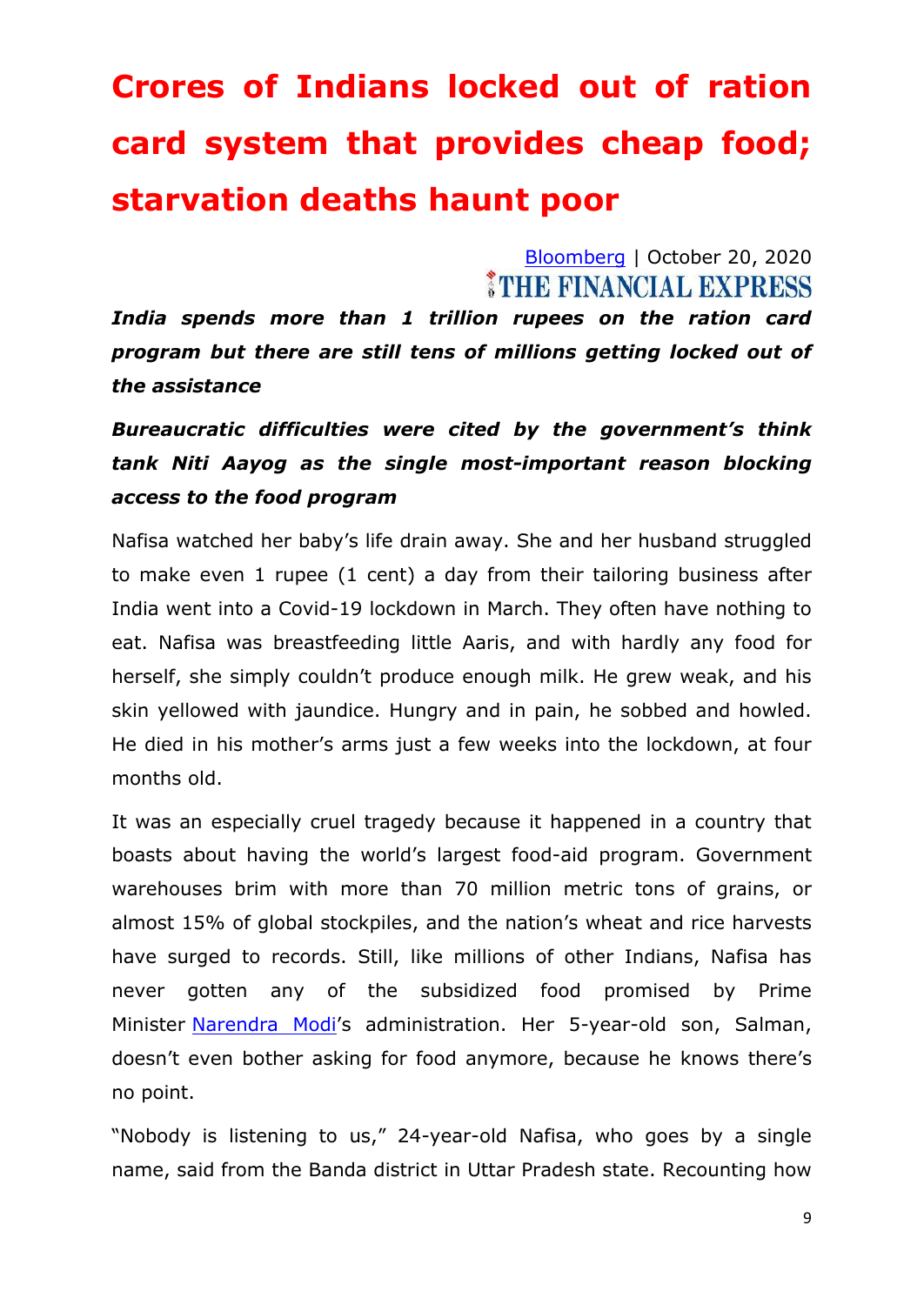she applied in vain time and again for the ration card that would help feed her family, she broke down in tears. "If we had the card, at least we could feed our child."

Governments across the world have failed to prevent a hunger crisis that is reaching monumental proportions. Globally, as many as 132 million more people than previously projected by the United Nations could go hungry in 2020. The total increase for this year could be more than triple any this century, even at a time of ample food supplies, as the pandemic sharpens the world's deep inequalities.

Covid-19 is also exposing India's big divides, like access to quality health care and proper sanitation. And of course, there's the basic question of who gets to eat, and who doesn't. Even before the lockdowns, roughly three-quarters of the population (more than 1 billion people) couldn't afford a healthy diet.

To meet the need, the government is required by law to provide as many as 5 kilograms (11 pounds) of rice, wheat and coarse grains at subsidized rates as low as 1 rupee per kilogram to anyone who needs it. The cheap staple foods are sold at so-called fair price shops, where buyers need a government-issued ration card to make a purchase at the give-away rates. India spends more than 1 trillion rupees (\$13.6 billion) on the program. But there are still tens of millions getting locked out of the assistance.

Bureaucratic difficulties were cited by the government's think tank Niti Aayog as the single most-important reason blocking access to the food program. Raja Bhaiya, the secretary of aid group Vidya Dham Samiti which works in the Banda district, said some shopkeepers also direct grain that's meant for the program for their own sales, at higher prices.

The biggest problem with the program, though, is that it's woefully underfunded. More than 100 million people are being left out of the current budget, according to Jean Dreze, a visiting professor with Ranchi University in eastern India, who helped draft the national food law. The government is allotting its funds using 2011-2012 census data. Back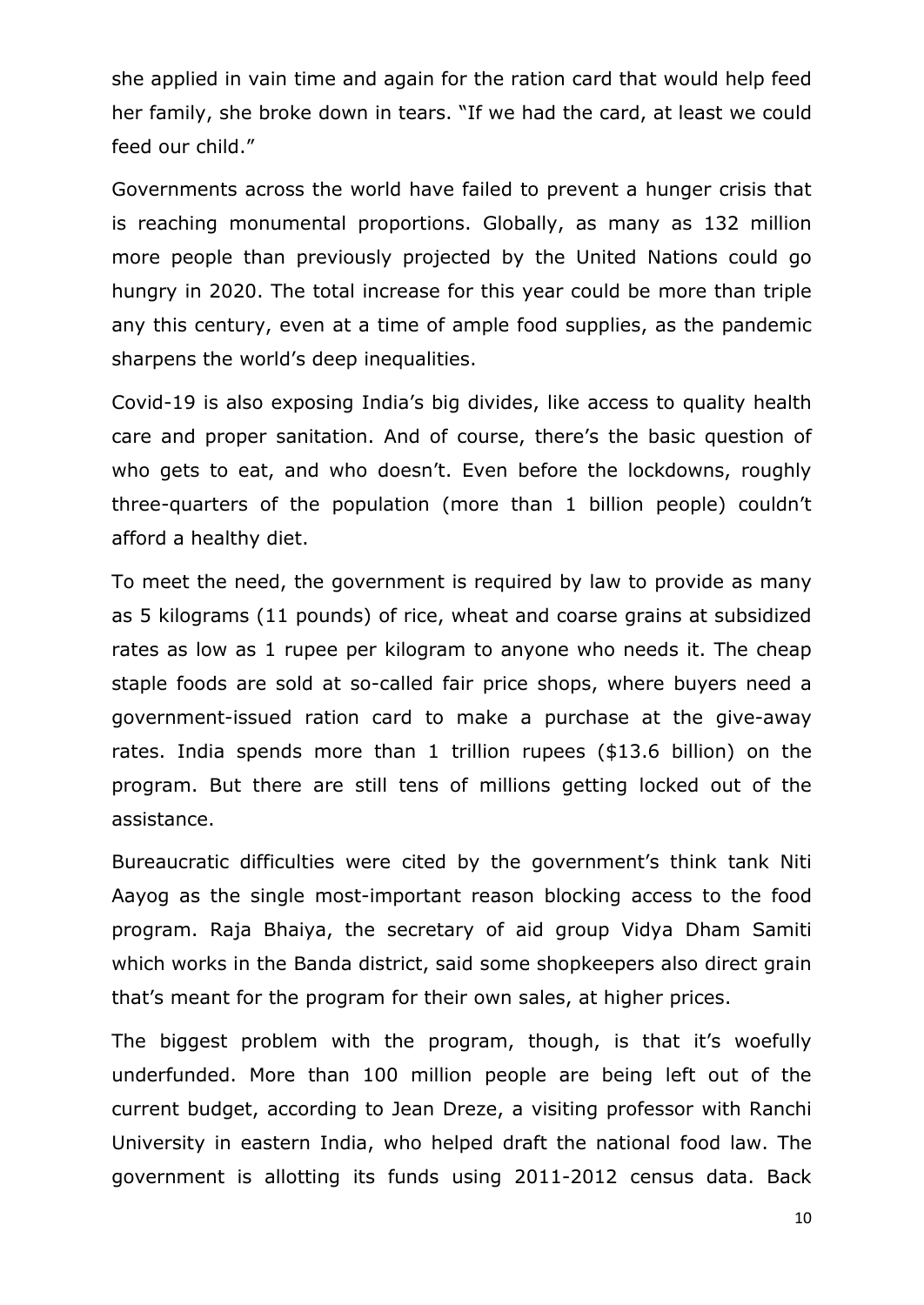then, the population was a little more than 1.2 billion. Now it's grown to roughly 1.38 billion.

Siraj Hussain is a former chairman of state-run Food Corp. of India, the agency that oversees the food procurement program. He agrees about the problems with the old figures. The dated census data means that the actual number of those in need "is not known," said Hussain, who's now a visiting senior fellow at the Indian Council for Research on International Economic Relations in New Delhi.

That means local agencies like the one Nafisa visited receive more applications than they have quotas for, according to two officials with the program in Uttar Pradesh who asked not to be named because the information isn't public. There are thousands of pending applications in the rural Banda district, according to one of the officials. The majority of those applicants should technically be granted approval based on the food law, but because local quotas are already filled, they are usually rejected or left in limbo. Only when someone who's already enrolled in the program dies or is otherwise deleted from the list does a spot open to issue a new card, the officials said.

Sudhanshu Pandey, India's food secretary, acknowledged that government benefits are being calculated based on the old census data in emailed comments to Bloomberg. The federal government is responsible for procurement, storage and bulk allocation of food grains to states, which are responsible for identifying beneficiaries and issuing ration cards, he said. The food department is regularly advising states to cover any left-out eligible persons, within the coverage limits, he said. During the pandemic, the program has been scaled up, with Uttar Pradesh alone adding about 4 million people.

Uttar Pradesh is India's most populous state. The Banda district, Nafisa's home, is among the poorest, with its children suffering some of the worst rates of stunting from malnutrition in the country. Anand Kumar Singh, district magistrate of Banda, didn't respond to emailed questions. Bloomberg tried more than five times to speak to him on the phone.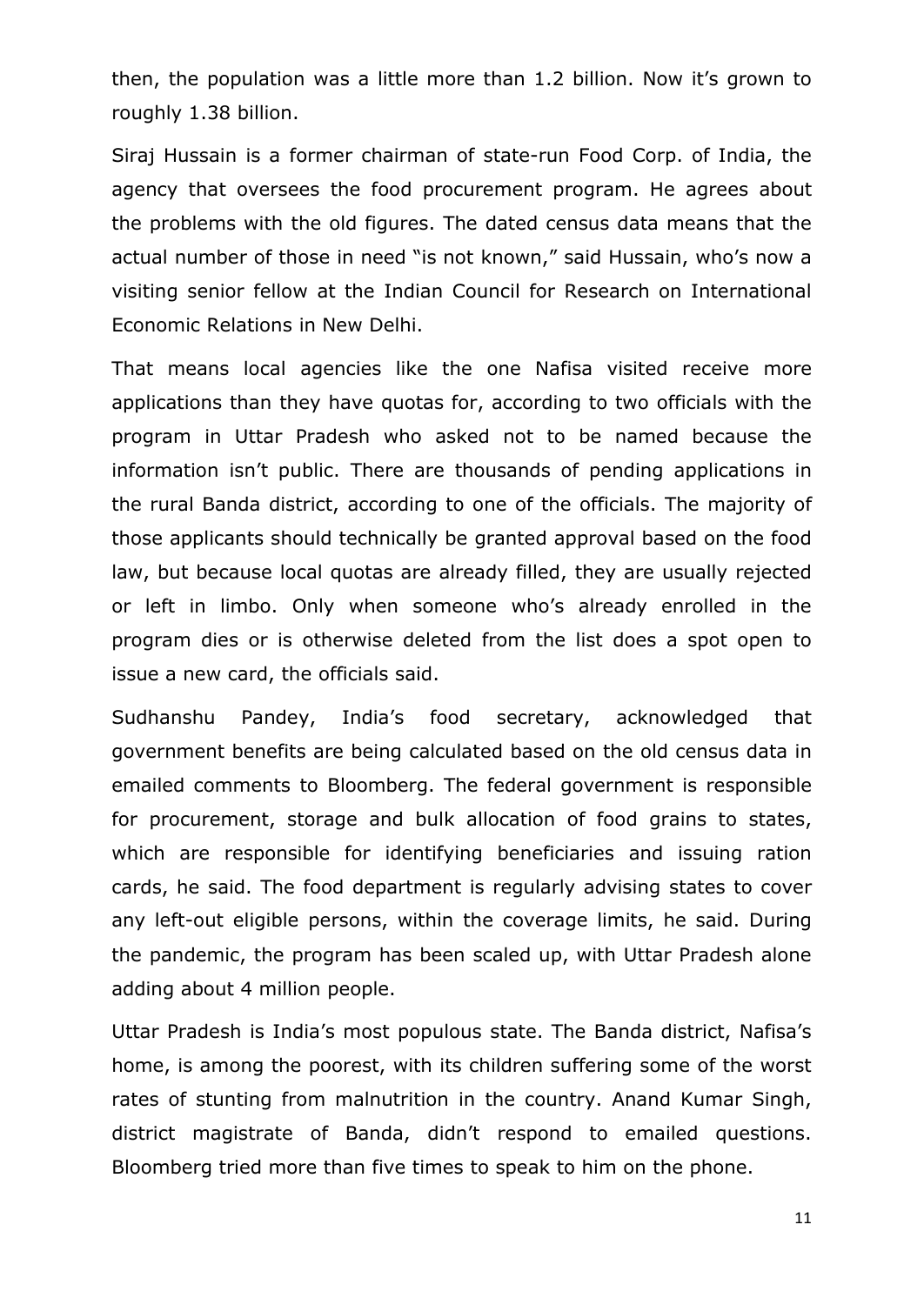Nafisa has made several trips to the local office where she's supposed to sign up for the ration card. Each time she gets turned away without one, and she's never given a clear reason why. "We are in a dire situation," she said. "There is nothing in the kitchen."

The government has taken some steps to mitigate the situation as Covid-19 continues to spread — India now has the second-highest number of cases in the world, trailing only the U.S. Stimulus measures include offering an additional 5-kilogram grain package per person for free until November to the more than 800 million who are covered by the food program. On top of that, about 80 million migrant workers, some of whom don't have access to the food program, were also offered grains for free in May and June.

The virus outbreak is also accelerating India's push to digitize the foodrationing system, allowing citizens to receive entitlements anywhere in the country rather than just in their home towns. But the problem remains that millions haven't been granted access to the program.

Ram Kumar, who also lives in the Banda district, first applied for a ration card in 2019. Since then, he's made trip after trip to the agency to inquire about his status. Each time he's offered what feels like a different excuse for why he hasn't been approved yet. "The officials scold us when we go to check the status," the 39-year-old said.

He's been out of work for months, relying on savings to feed his family of four. Now, the money has run out. His wife and two children have left to live at his in-laws' houses. To feed himself, he's sunken into a debt trap first borrowing from his employer, then taking a loan from village lenders to pay back that advance on his salary.

"I will try again for a ration card when the next government comes to power, and if that doesn't happen we will continue living like this," he said. "I never expected it would be that difficult to get a ration card." The government is hesitating to expand the program to cover more people as higher expenses on subsidized food will widen the nation's fiscal deficit, said Dreze of Ranchi University.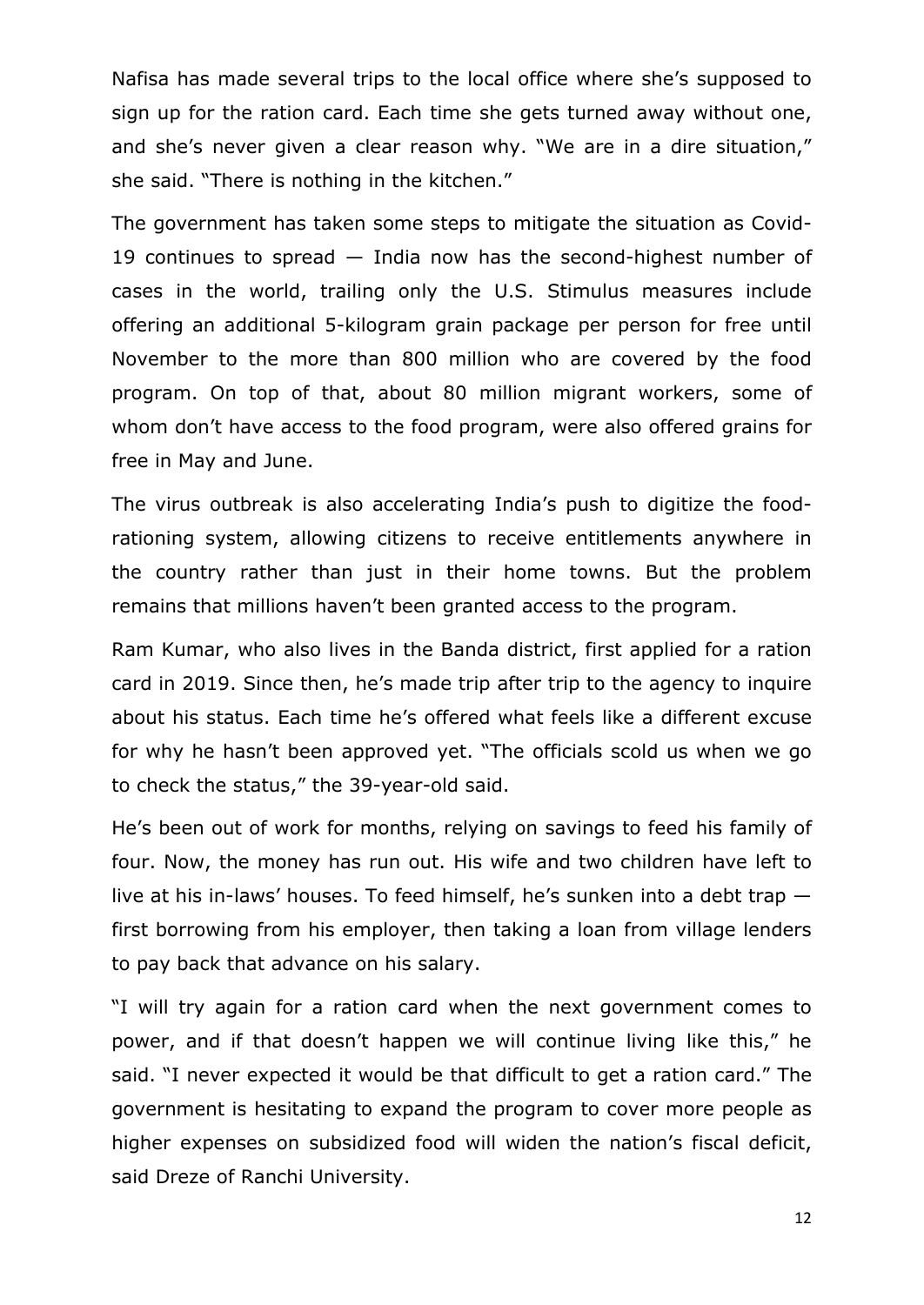Some economists in the country are calling for a universal public distribution system, removing the need for a ration card to access the subsidized-grain stores and opening them up since the state is sitting on huge crop stockpiles. "I would favor providing food to all who arrive at the ration shops," said Rohini Pande, Henry J. Heinz II professor of economics and director of Yale University's Economic Growth Center. "The government should also sell other essential items such as edible oil, sugar, vegetables and milk at subsidized rates."

Mubina Khatoon, a 34-year-old homemaker in the Banda district, first applied for a ration card back in 2019. That application was canceled by the local office, though she wasn't told why. Back then, Khatoon's family would end their days with meals of rice, lentils and vegetables, even meat or fish on occasion. But now her husband, Sheeraj Ahamad, is lucky when his work as a hawker selling clothes brings in 200 rupees once in a while. A stark turnaround after making as much as 600 rupees a day in the months before Covid. Dinner these days is often little more than chapatis, a homemade flatbread made from wheat flour.

In just a few months, Khatoon dropped 9 kilograms (20 pounds). Her 11 year-old son is down almost the same. Her husband, who carries a heavy load of clothes from to village to village, is down a whopping 20 kilograms, she said. Khatoon applied again for a ration card in June, and each time she checks with her local agency, she's told that it's still pending. "What do we eat to survive? What do we feed our child?" she said. "All our food containers are empty."

# **CBI books former PNB official in bribery case**

PTI New Delhi | October 20, 2020

*Gokulnath Shetty the main accused in the Nirav Modi case has been booked in a new claim involving Rishika Financials*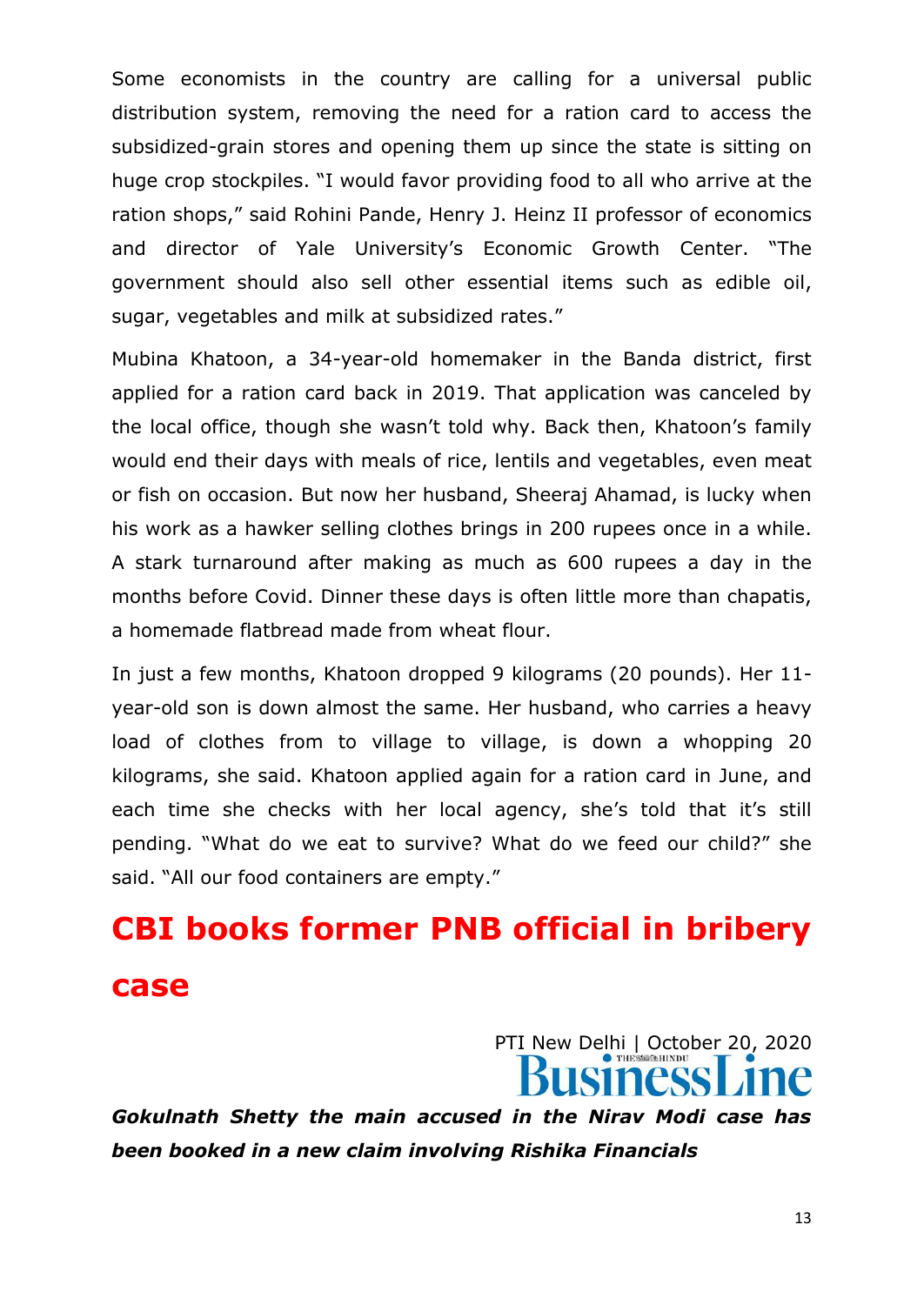The CBI has booked retired deputy manager Gokulnath Shetty, the main accused in the Rs.13,000-crore Punjab National Bank fraud allegedly perpetrated by Mehul Choksi and Nirav Modi, in a fresh case of receiving a bribe of Rs.1.08 crore from Rishika Financials that arranged bank guarantees for Gitanjali Gems, officials said.

It is alleged that the owner of Rishika Financials, Debajyoti Dutta, was in the business of arranging quotes of Letters of Undertaking (LoUs) from foreign funding banks, they said on Monday.

The officials said that after getting confirmation from Dutta, Shetty used to issue LoUs using the international banking messaging service, SWIFT.

Dutta used to work for Gitanjali Gems, promoted by Choksi, and had allegedly raised bills of 0.05 per cent of the LoUs issued for the firm as brokerage, they said.

The amount used to get credited to Dutta's current account from which 40 per cent, over Rs.1.08 crore, was allegedly paid to Shetty between 2014 and 2017, the officials said.

LoU is a guarantee which is given by an issuing bank to Indian banks having branches abroad to grant short-term credit to an applicant.

In case of default, the bank issuing the LoU has to pay the liability to the credit-giving bank along with accruing interest.

The companies of Modi and Choksi took loans from banks abroad based on LoUs but did not repay them transferring the liability on Punjab National Bank (PNB).

It is alleged that Shetty bypassed PNB's core banking system, Finacle, and issued LoUs fraudulently, the officials said.

Shetty, who is alleged to have played a key role in the Rs.13,700-crore loan fraud while working as deputy manager at PNB's Brady House branch in Mumbai, was arrested in March, 2018.

It was found during the investigation that messages for fraudulent LoUs were sent to overseas banks by misusing the international messaging system for banking, SWIFT, and without making their subsequent entries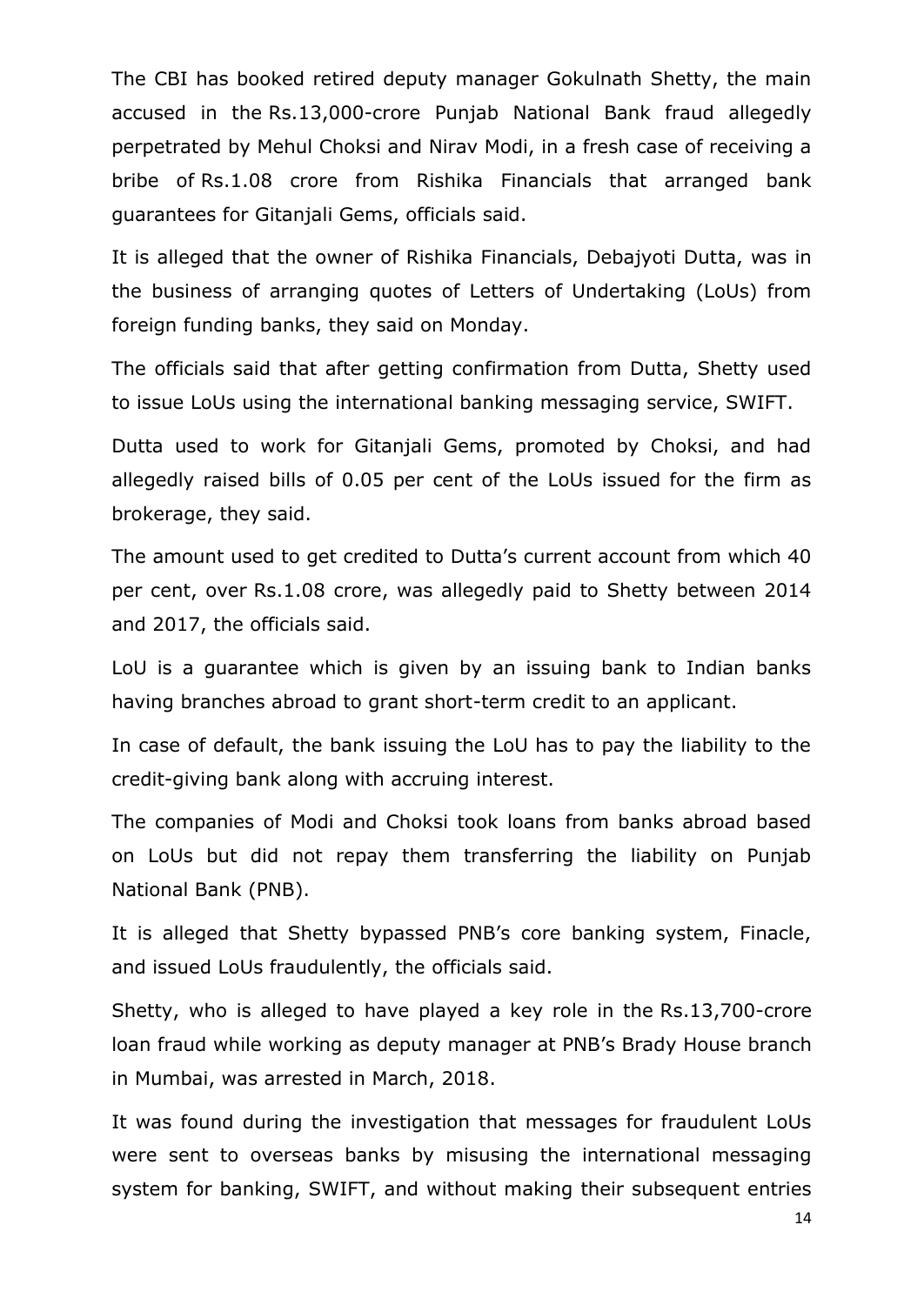in Finacle, thus bypassing any scrutiny of such funds in the bank, they said.

# **Accumulated losses vs share premium a/c balances: PSB proposal will improve ability to service AT-I bonds: ICRA**

[Our Bureau.](https://www.thehindubusinessline.com/profile/author/Our-Bureau-137009/) Mumbai | October 19, 2020

The recent proposal by some public sector banks (PSB) to set-off their accumulated losses against the share premium account balances could improve the ability of these PSBs to service their AT (Additional Tier)-I bonds, according to ICRA.

Four PSBs – Bank of India (BoI), Bank of Maharashtra (BoM), Punjab National Bank (PNB) and Union Bank of India (Union) – recently secured shareholders' approval to set-off their accumulated losses against the share premium account balances and await regulatory approval.

While the regulatory approval is awaited, there has been precedence in this respect when Indian Overseas Bank did the same accounting adjustment in FY2018, the credit rating agency said.

#### **Accumulated losses**

ICRA assessed that while the above accounting adjustment will not impact the net worth and capital ratios of the banks, the move will significantly lower their accumulated losses (and improve their distributable reserves - DRs), thereby improving their ability to service the coupon on their AT-I bonds.

The servicing of the coupon on the AT-I bonds of banks is contingent on their profits (including accumulated profits). In a year of loss, the banks can use their accumulated profits or DRs to pay the coupon on these bonds.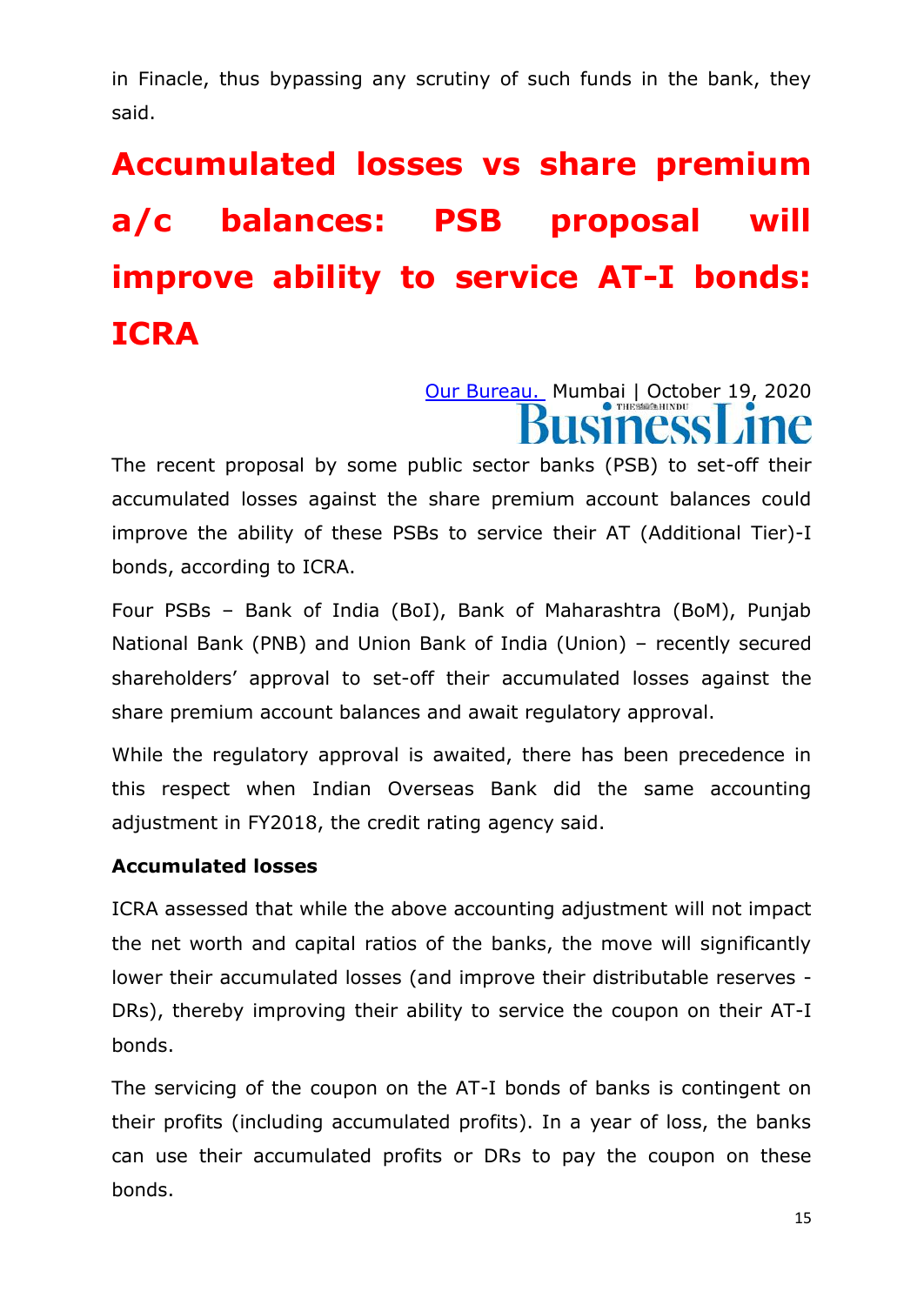Anil Gupta, Sector Head – Financial Sector Ratings, ICRA, said: "With sizeable losses in recent years, many PSBs have significantly eroded their DRs, and this process can be seen as one more measure after a series of measures to prevent defaults on the AT-I bonds issued by PSBs.

"Although investors as well as rating agencies do factor in the sovereign ownership of PSBs at the time of rating their borrowings (including AT-I bonds), it is difficult to factor in such one-off relaxations ab initio while rating these bonds."

The agency underscored that share capital, including the share premium, is not a part of accumulated profits or DRs. Hence, capital infusion by the Government of India (GoI) or through other means does not improve the coupon-servicing ability on these AT-I bonds in case of losses.

"With this accounting adjustment, the coupon payment is now effectively serviceable through capital infusions. This could improve the risk appetite of investors and improve the ability of PSBs to rollover the large quantum of AT-Is when the first call option falls due," the agency said in a note.

#### **Reduce recap burden**

Gupta felt that the development has significant importance for PSBs as they may explore raising AT-I bonds to shore up their capital position, considering the limited capital budgeted by GoI for recapitalisation during the current year.

If PSBs can roll over their upcoming AT-I bonds due for call option over the next two fiscals, it may reduce the burden on the GoI for recapitalisation in future years, he added.

As per ICRA's estimates, the outstanding volume of AT-I bonds of PSBs is estimated at Rs.60,880 crore or about 1.1 per cent of their risk weighted assets as on October 1. Of these, the first call option is falling due on bonds totalling Rs.23,365 crore in FY22. If PSBs can rollover these bonds, it will reduce the recapitalisation burden on GoI.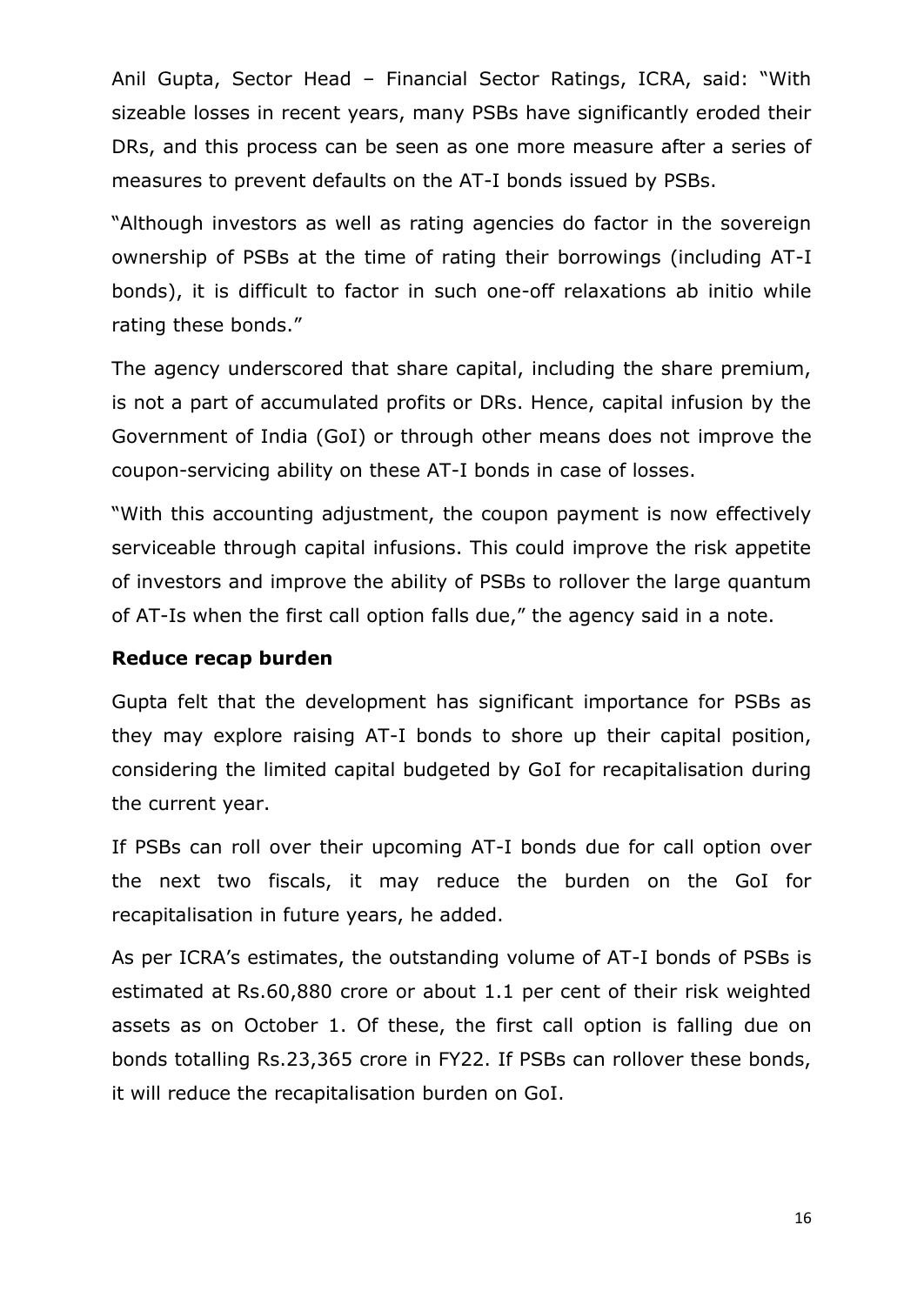ICRA said this development could be seen in conjunction with various regulatory relaxations given in the past on AT-I bonds, including the broadening of definition of DR in February 2017.

Subsequently, in Q4 (January-March) FY18, inclusion of weaker PSBs in prompt corrective action (PCA) framework of the RBI was termed as a regulatory event, which triggered these weaker PSBs to exercise an early call option on their AT-Is totalling Rs.21,900 crore during Q4 FY18 and Q1 (April-June) FY19, thereby reducing the risk of a coupon skip on their AT-Is, it added.

# **Transmission lower at weaklycapitalised banks during easing cycle, says RBI report**

### [Radhika Merwin](https://www.thehindubusinessline.com/profile/author/Radhika-Merwin-23009/) Chennai | October 20, 2020 **Siness**

Banks with higher capital ratios transmit monetary policy actions more smoothly than banks with lower capital base. Given that the chunk of the banking sector lending pertains to public sector banks and they do not have excess capital, it is difficult for them to extend credit without improving their capital position during the downturn of the current business cycle. Despite the RBI's easing policy since 2014 (except for two intermittent rate hikes in 2018), credit growth has not picked up in the past few years, signalling weakening of bank lending channel of monetary policy transmission.

These are some of the findings of a recent study by the RBI in its working paper titled 'Bank Capital and Monetary Policy Transmission in India'.

A recent *BusinessLine* report had also revealed a similar link between bank balance sheets and credit growth. Bank credit is mostly a function of the underlying activity in the economy. But aside from the sharp fall in GDP growth in the past few years, bank credit growth has also been impacted by banks' weak balance sheets. This is evident from the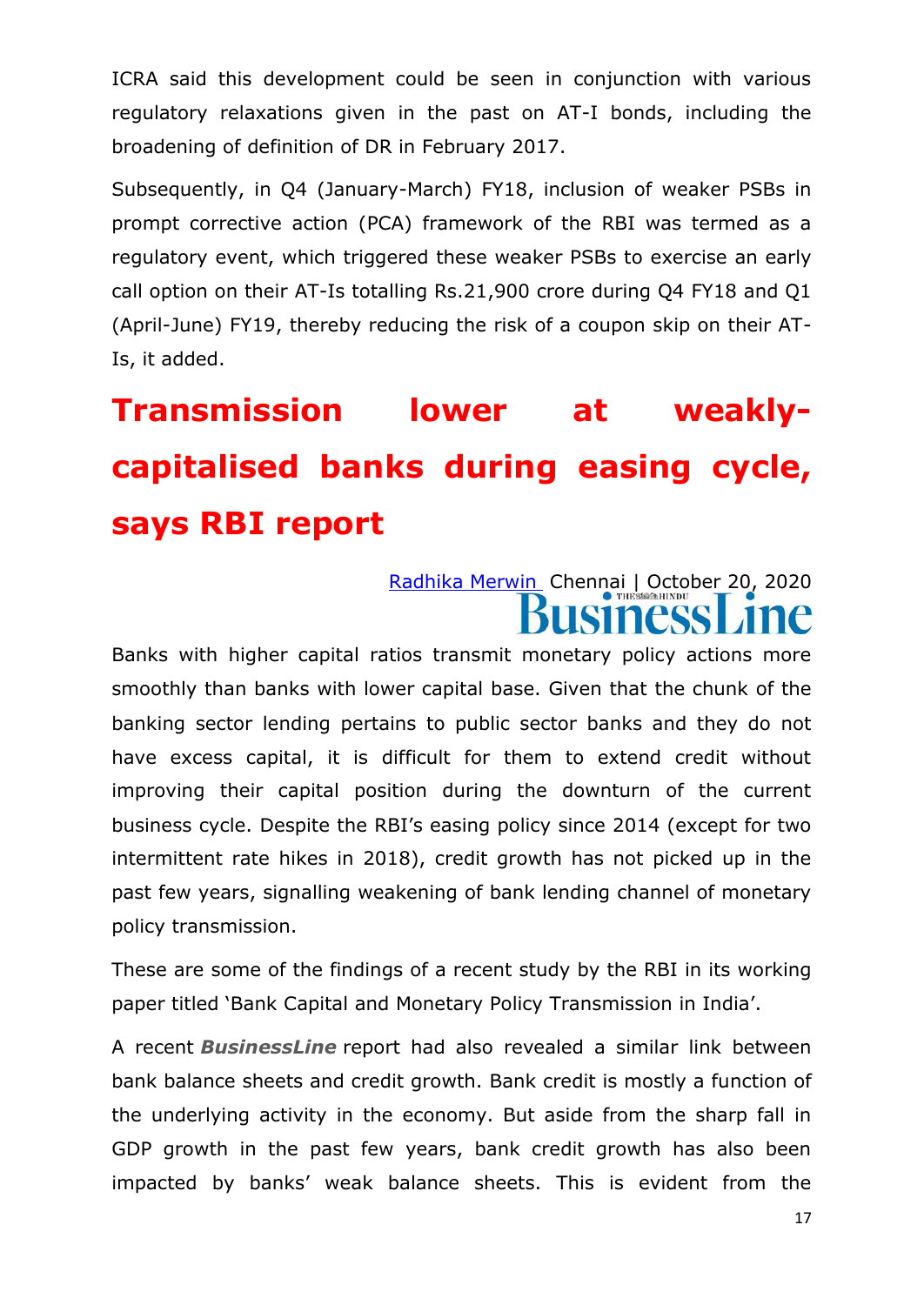shrinking bank credit to GDP growth multiple over the past three to four years. Bank credit growth until FY14 was mostly 2.5-3 times the real GDP growth or 1-1.2 times nominal GDP growth. But since FY15, this multiple has shrunk substantially to 1-1.5 times real GDP growth and under one time nominal GDP growth.

The RBI study attempts to understand the link between bank capital and monetary transmission by looking at the relationship between bank capital and loan growth/cost of funds. It states that for each one percentage point increase in CRAR, there is 7.8 percentage points rise in loan growth rate. On the contrary, one percentage point increase in GNPA ratio reduces the loan growth rate by 0.9 percentage points. In effect, while rise in capital ratio helps in better monetary policy transmission, significant amount of stressed assets could limit credit supply.



Source: BusinessLine analysis, RBI, Mospi

#### **Capital and loan growth**

According to the RBI report, the bank lending channel of monetary policy transmission stands on the view that central banks can alter the banks' credit supply by tightening monetary policy, either through increasing reserve requirement or raising short-term interest rate. This can cut down access to loanable funds and reduce loan extension by the banks (vice versa in an easing policy phase).

But structural issues at banks have dampened such transmission of monetary policy. Sustained asset quality stress, which has eroded capital,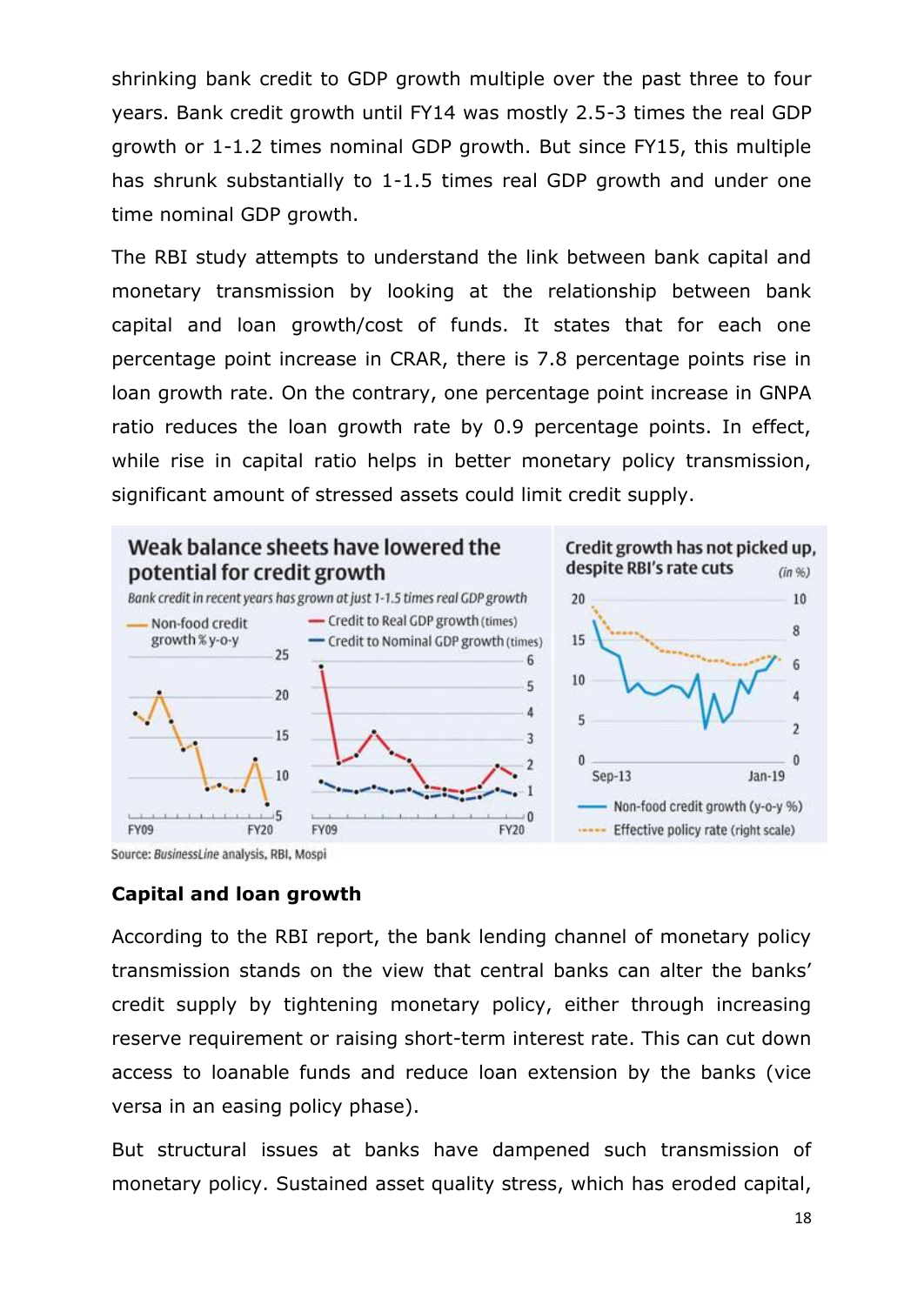has impacted the capacity of banks to lend over the past few years. Hence, even in a falling rate scenario, when banks should ideally be induced to expand credit, inadequate capital has limited their lending activity.

Sample this. Since Jan 2014, policy repo rate has been trending lower (except for a 50 bps increase in 2018) — between January 2014 and January 2020 the repo rate fell by a tidy 285 bps. Bank credit growth, however, has been mostly languishing in single-digit since FY15. PSBs that constitute about 70 per cent of the overall lendinghave been the key reason for this muted show, owing to their weak capital ratios.

This is because when banks extend credit, in particular to risky sectors, the risk-weighted assets increase and lead to lower CRAR. Banks with weak capital hence limit lending to private sector, and instead park funds in risk-free government bonds.

#### **Capital and cost of funds**

A bank can fund its lending by issuing new debt or with excess equity capital. But in a weak economic environment (such as the one seen in the past few years), banks raise capital to meet higher provisioning requirement owing to deterioration in asset quality. According to the RBI report, banks might depend on their ability to raise fund by issuing debt contracts in the capital market to meet the credit demand. Hence, it examines whether capital helps the bank in raising external fund by lowering their cost of funds.

The RBI study finds that a one percentage point rise in CRAR increases debt (total outstanding borrowings of a bank through debt instruments) growth rate by 1.8 percentage points (3.5 percentage points for public sector banks). The sensitivity of borrowings by banks to CRAR is much higher for PSBs because they have lower CRAR and, hence, an implicit insurance from their ownership (government) may lead to higher borrowings (on the back of additional CRAR) compared to banks with private and foreign ownership.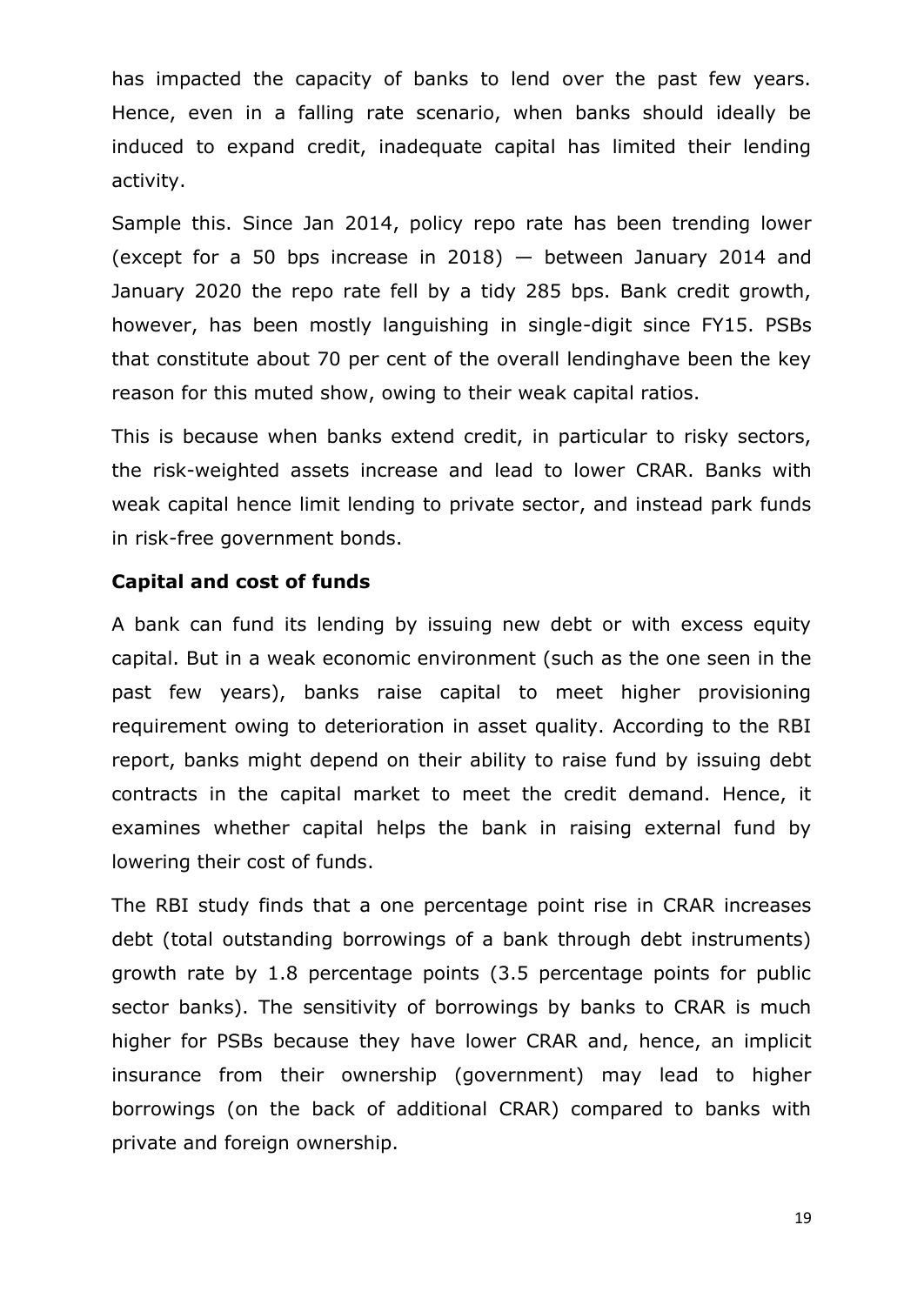While a higher CRAR helps the bank in getting more funding, accumulated stressed assets may constraint the channel. Therefore, a bank with higher GNPAs, is more likely to have lower credit growth because of lesser borrowings and higher provisioning requirement.

# **Assessing hit on economy, will share GDP estimate in time: FM**

#### [SPECIAL CORRESPONDENT](https://www.thehindu.com/business/Economy/assessing-hit-on-economy-will-share-gdp-estimate-in-time-fm/article32895474.ece?homepage=true) NEW DELHI, OCTOBER 19, 2020 **THE MOOR HINDU**

#### *'Policy soon to identify sectors where PSEs are needed'*

The government has just begun its own assessment of India's growth prospects for this year that would be shared in due course of time, Finance Minister Nirmala Sitharaman said on Monday evening.

The Minister also said that the government's new policy for public sector enterprises, which will notify strategic sectors where at least one public unit needs to operate, is being finalised and will be put up for the Union Cabinet's approval soon.

"We have only now started doing some kind of an assessment," the Minister said. ―We waited for the commencement of the second half of the year, which has just started. We have got a lot of inputs that are fairly different from what we had got in July, as ideally it should be," she said, adding that a statement would be made in public or in Parliament once the exercise is complete.

She was responding to a query on whether India will come up with its own official estimates as part of a mid-year review, following estimates from the RBI and the International Monetary Fund that expect the Gross Domestic Product (GDP) to contract by 9.5% and 10.4% in 2020-21, respectively.

She was speaking at the unveiling of the Fifteenth Finance Commission chairperson N.K. Singh's autobiography *Portraits of Power* in the capital.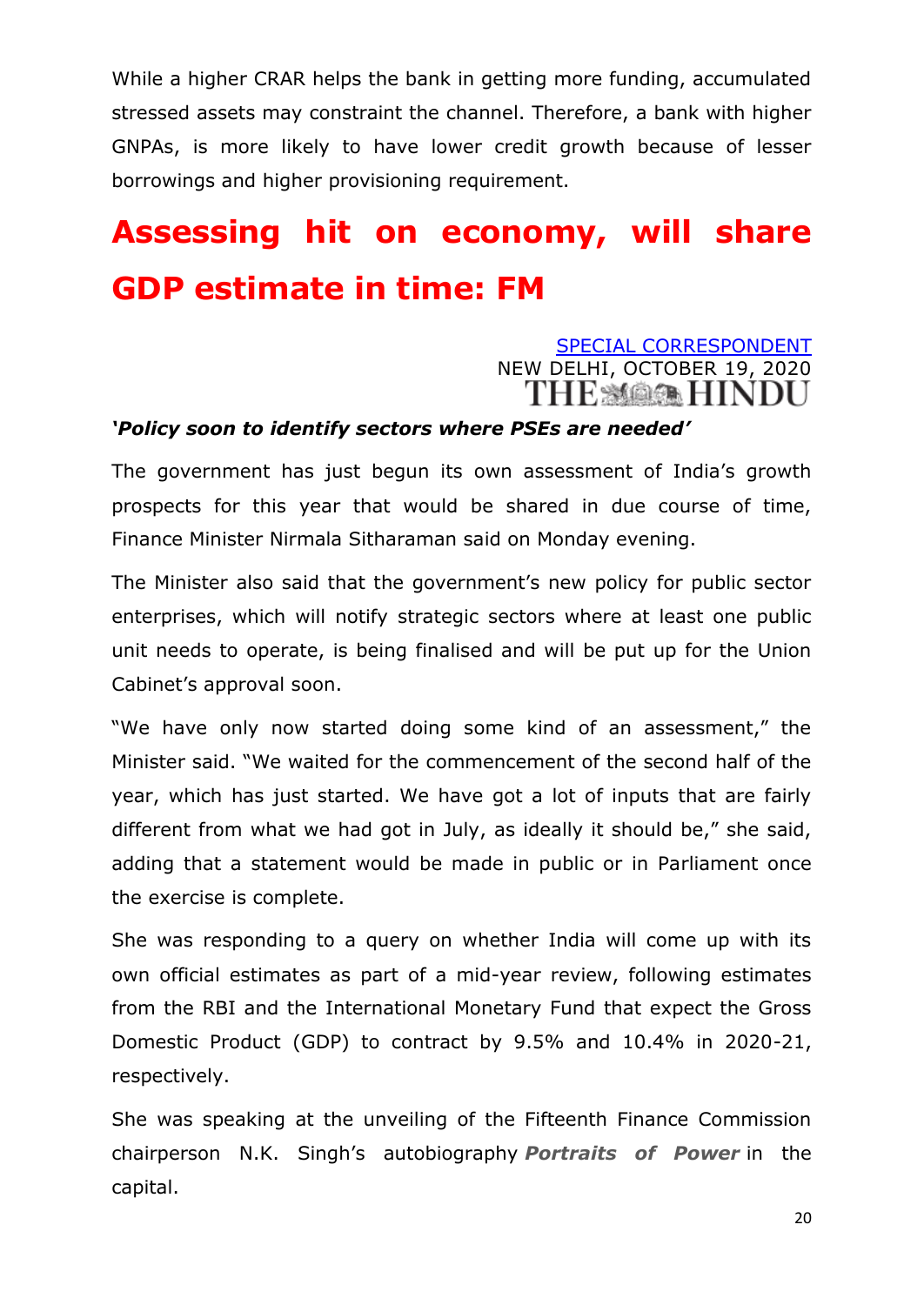### **Centre said to ask at least eight PSUs to consider buy-backs**

#### [REUTERSN](https://www.thehindu.com/business/Economy/centre-said-to-ask-at-least-eight-psus-to-consider-buy-backs/article32895233.ece)EW DELHI, OCTOBER 20, 2020 THE HINDU

#### *'Move to help cash-strapped govt. raise funds; firms include Coal India, NTPC'*

India has asked at least eight state-run companies to consider share buybacks in the fiscal year to March 2021, two government officials said, as New Delhi searches for ways to raise funds to rein in its fiscal deficit.

The firms asked include miner Coal India, power utility NTPC, minerals producer NMDC and Engineers India Ltd., said one of the sources, who sought anonymity as the discussions are private.

"Buy-back is an important tool in our strategy and it helps in building market price," added the second official, who also spoke on condition of anonymity.

India is unlikely to be anywhere near its fiscal deficit target of 3.5% of GDP for 2020/21 as COVID-19 curbs hit tax collections and delayed efforts to privatise Bharat Petroleum Corp. and flag carrier Air India.

In February, the government had set itself a target of raising more than \$27 billion from privatisations and sale of minority stakes in state-owned companies this fiscal.

However, some PSUs, particularly in the oil sector, may not be able to do buy- backs, the sources warned, as the government's stake is just sufficient to ensure its position as a majority holder. "The government stake in these companies is about 51% and there is a competing claim on their cash in the form of huge capex commitment and dividend payments," the official said.

But for those with sufficient funds and capital expenditure below target for this fiscal year, the government could seek approval from the Cabinet to prune its stake to less than 51% in individual firms without giving up control, the official said.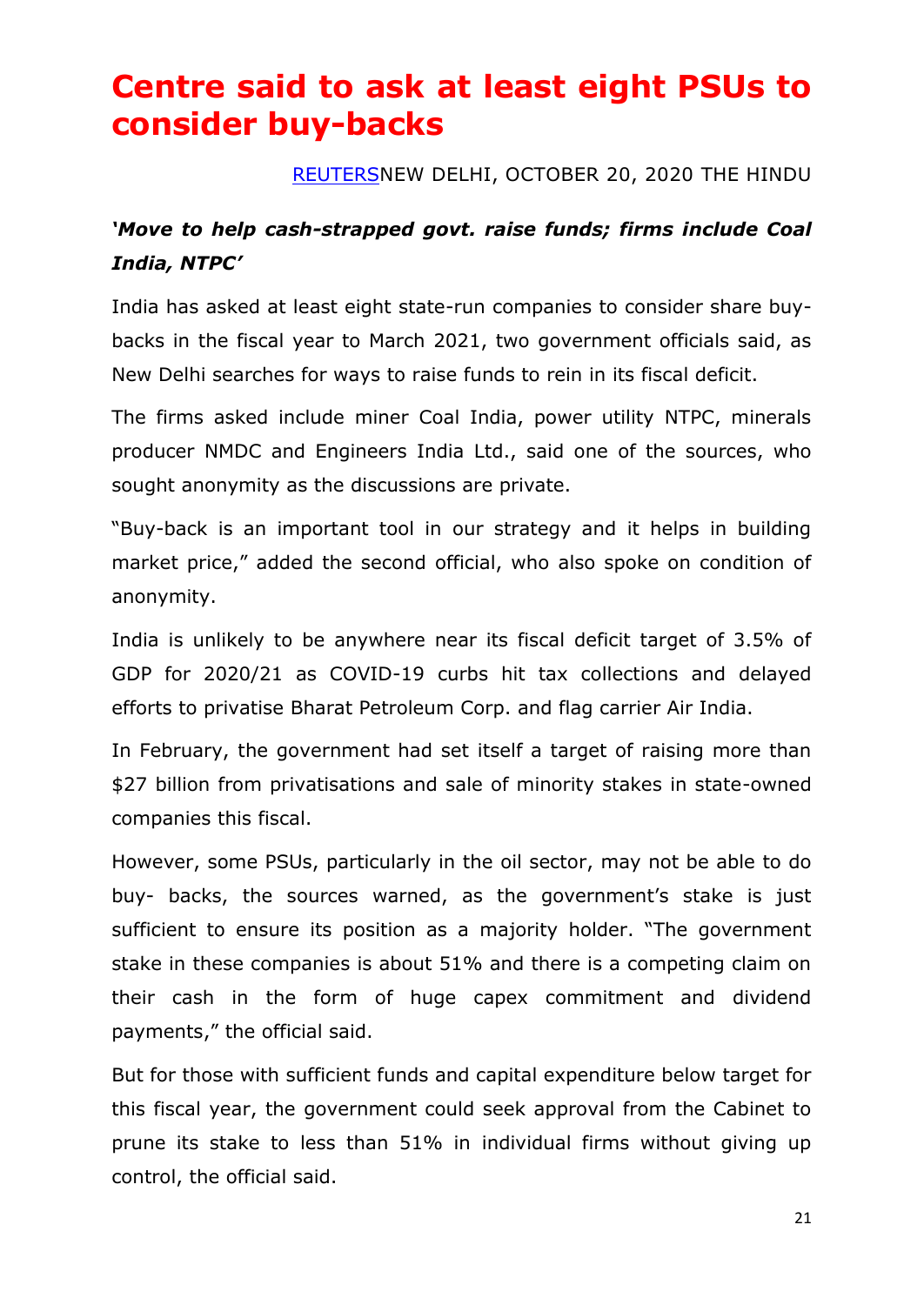India had tasked 23 state-run companies with capital expenditure of Rs.1.65 trillion (\$22.5 billion) this fiscal year, but some firms face spending challenges as the world's second most populous nation adds virus infections.

The Centre had asked PSUs to either meet their targets for capital expenditure or "reward the shareholder in the form of a dividend," the officials added.

### **Public Sector Enterprises clear dues worth Rs.13,400 cr. to MSMEs**

# [PTI](https://www.thehindu.com/business/Economy/public-sector-enterprises-clear-dues-to-msmes/article32891793.ece) NEW DELHI, OCTOBER 19, 2020

#### *Corporates asked to follow suit*

The government on Monday said Central Public Sector Enterprises (CPSE) have cleared payments to the tune of Rs.13,400 crore owed to Micro, Small and Medium Enterprises (MSME) in the last five months and Rs.3,700 crore was paid to the units in September alone.

The MSME Ministry has now written to top management of over 2,800 corporates by name to make payment of pending dues of MSMEs in this month itself, an official statement said.

Last month, the ministry had written to the top 500 corporates of India about the pending dues.

In its latest communication to large corporates, the MSME Ministry underscored the importance of making such payments now and said that it will facilitate the small enterprises to avail business opportunities in the coming festival season.

The ministry said that if the cash flows of MSMEs improve, they can make use of the festival season when there is opportunity to earn by supplying goods and services.

"In fact, some of the MSMEs look for such a period for their sustenance of the whole year. Thus, timely payment of their receivables at this time will